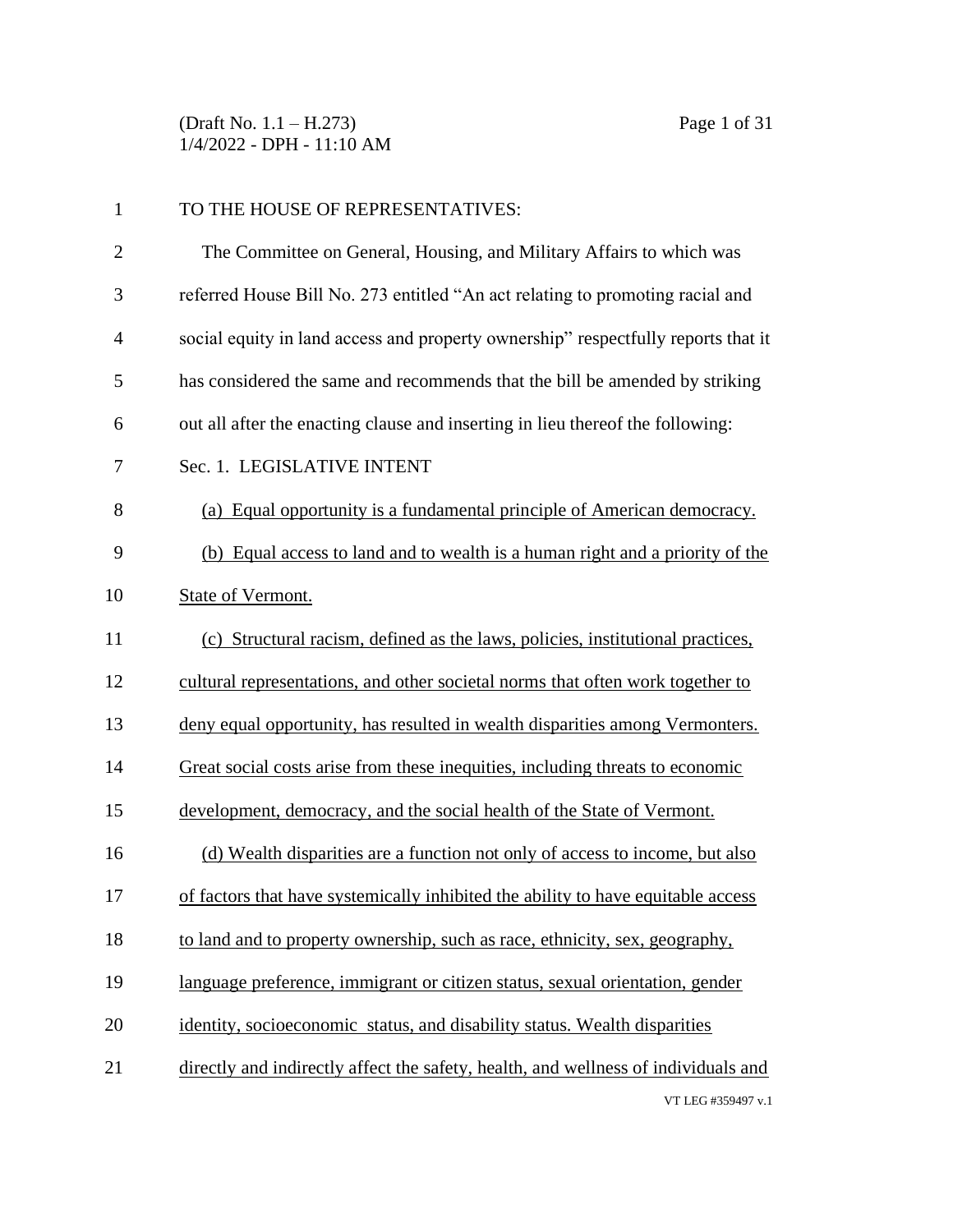(Draft No. 1.1 – H.273) Page 2 of 31 1/4/2022 - DPH - 11:10 AM

| $\mathbf{1}$   | communities over generations and are exacerbated by social and environmental        |
|----------------|-------------------------------------------------------------------------------------|
| $\overline{2}$ | crises, such as the COVID-19 pandemic and climate change.                           |
| 3              | (e) Addressing wealth disparities and enabling land and permanent home              |
| $\overline{4}$ | access for populations who have been most impacted by institutions that             |
| 5              | uphold structural racism and inequities due to race, ethnicity, sex, geography,     |
| 6              | language preference, immigrant or citizen status, sexual orientation, gender        |
| 7              | identity, socieconomic status, and disability status is a priority for the State of |
| 8              | Vermont as it seeks to confront the generational damage caused and increase         |
| 9              | accessibility and livelihood for these residents.                                   |
| 10             | (f) The foundation of the United States economic system was built on land           |
| 11             | that was taken from Abenaki and all other Indigenous persons, and the               |
| 12             | structures of our economic system were constructed with the labor of enslaved       |
| 13             | persons. The legacy of settler colonialism and chattel slavery has resulted in      |
| 14             | structural racism and discrimination being embedded into many aspects of our        |
| 15             | modern way of life. The laws and policies of our State and nation severed           |
| 16             | Indigenous persons from their land while denying them, Black persons, and           |
| 17             | other Persons of Color from having the opportunity to access and own land.          |
| 18             | These actions of the State led to the creation of structural racism that has        |
| 19             | impacted all Vermonters who have historically suffered from discrimination          |
| 20             | and who have not had equal access to public or private economic benefits due        |
| 21             | to race, ethnicity, sex, geography, language preference, immigrant or citizen       |
|                | VT LEG #359497 v.1                                                                  |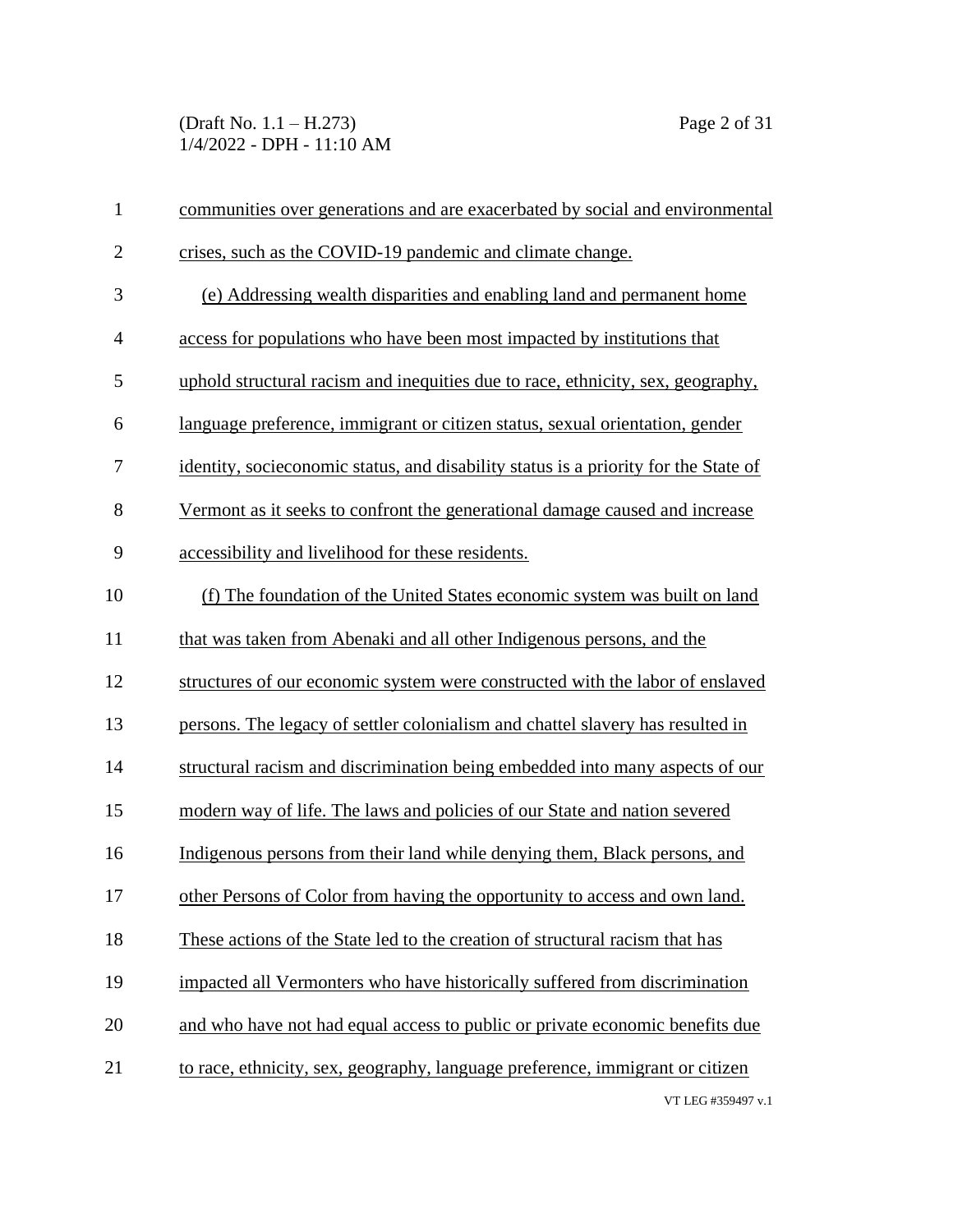| $\mathbf{1}$   | status, sexual orientation, gender identity, socioeconomic status, and disability  |
|----------------|------------------------------------------------------------------------------------|
| $\overline{2}$ | status.                                                                            |
| 3              | (g) Efforts to remedy wealth disparity in the United States have traditionally     |
| $\overline{4}$ | looked to the free market economy for solutions to the very problem that it has    |
| 5              | created. However, there has been increased recognition that improving access       |
| 6              | to land and property ownership requires broader approaches. In order to rectify    |
| 7              | the history of inequity in Vermont, a broad approach that creates opportunities    |
| 8              | and resources in every town for permanent land and home access must be             |
| 9              | designed by and for communities most impacted by structural racism and             |
| 10             | inequitable access to resources due to race, ethnicity, sex, geography, language   |
| 11             | preference, immigrant or citizen status, sexual orientation, gender identity,      |
| 12             | socioeconomic status, and disability status.                                       |
| 13             | (h) It is therefore the intent of this Legislature to acknowledge and address      |
| 14             | wealth disparity by creating new opportunities for individual and collective       |
| 15             | access to owning property, homes, farmland, and woodlands in every town            |
| 16             | across the State for Vermonters who have been marginalized for generations         |
| 17             | due to the legacy of settler colonialism and chattel slavery and inequities due to |
| 18             | race, ethnicity, sex, geography, language preference, immigrant or citizen         |
| 19             | status, sexual orientation, gender identity, socioeconomic status, and disability  |
| 20             | status.                                                                            |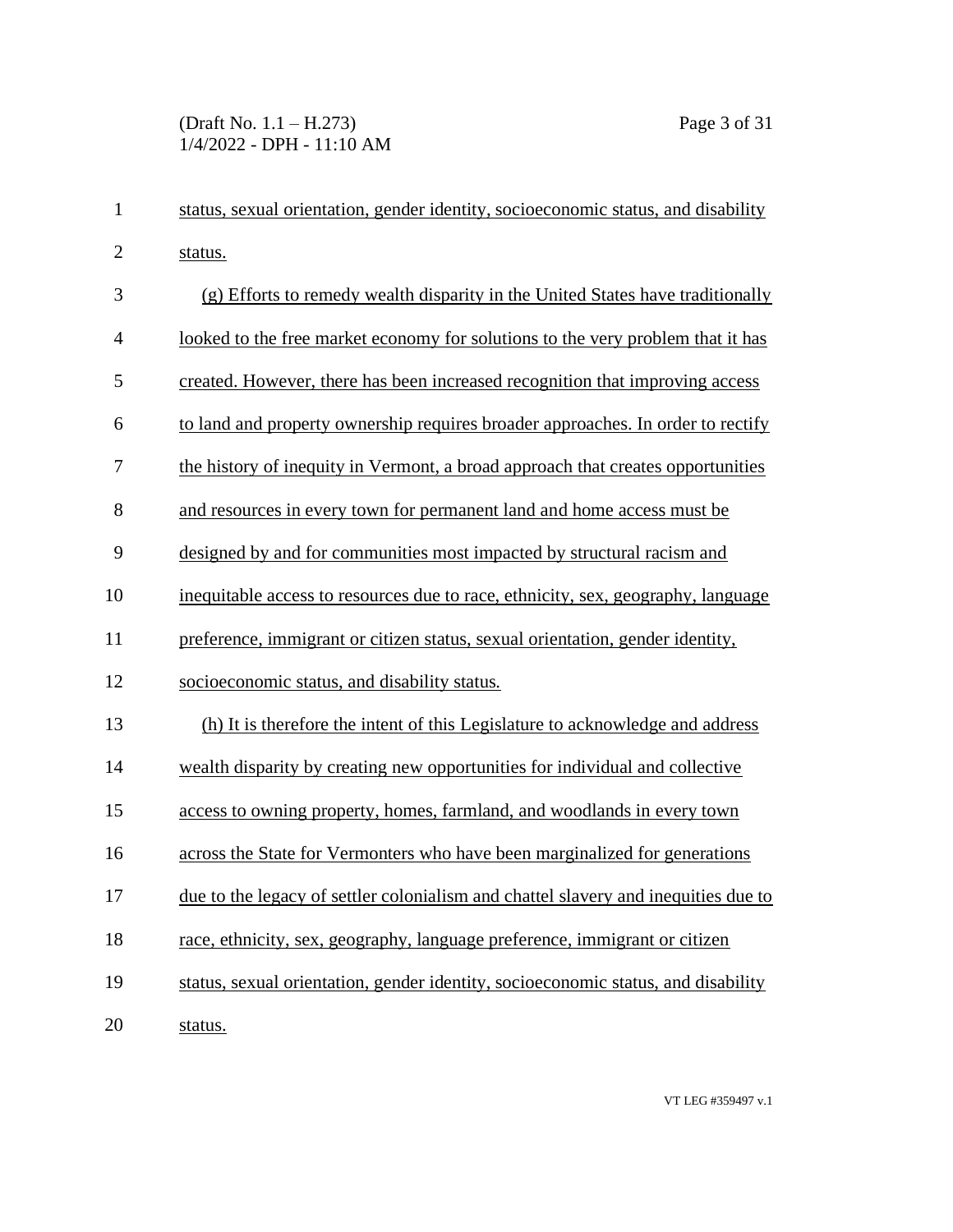(Draft No. 1.1 – H.273) Page 4 of 31 1/4/2022 - DPH - 11:10 AM

| $\mathbf{1}$   | (i) The State of Vermont must engage in a just transition to an economic         |
|----------------|----------------------------------------------------------------------------------|
| $\overline{2}$ | and social system that systemically undoes legacies of structural racism and     |
| 3              | marginalization instead of reinforcing them and shall make meaningful steps      |
| $\overline{4}$ | towards a just transition by:                                                    |
| 5              | (1) acknowledging and offering repair for wealth disparities and damage          |
| 6              | incurred over centuries as a result of systemic discrimination that has been and |
| 7              | currently is faced by many persons throughout the State;                         |
| 8              | (2) creating structures, such as provided in this act, that imminently           |
| 9              | increase equitable access to land, homes, to address basic needs of structurally |
| 10             | marginalized populations today; and                                              |
| 11             | (3) addressing current and future exacerbators of wealth disparity, such         |
| 12             | as the COVID-19 pandemic and climate crisis, by creating equitable systems to    |
| 13             | prevent the past from repeating itself that expand, rather than contract, land   |
| 14             | and home opportunities for persons most impacted by structural racism.           |
| 15             | (j) This act is a community-led process in collaboration with the State of       |
| 16             | Vermont for meaningfully addressing wealth disparities and historical missteps   |
| 17             | that have institutionalized and upheld structural racism and structural          |
| 18             | marginalization through legal and fiscal methodologies in the State of           |
| 19             | Vermont, in federal laws, and in common practices.                               |
|                |                                                                                  |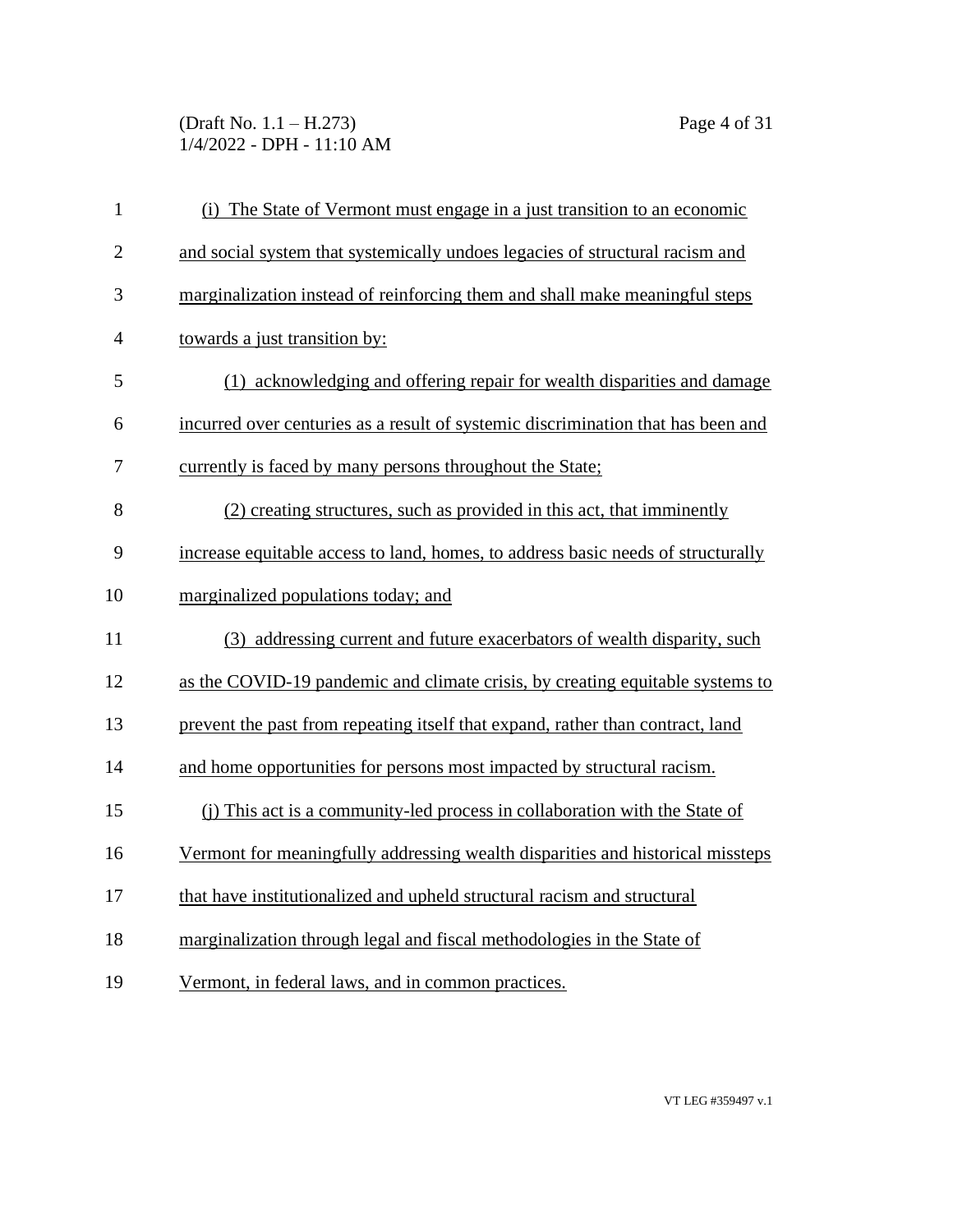(Draft No. 1.1 – H.273) Page 5 of 31 1/4/2022 - DPH - 11:10 AM

| $\mathbf{1}$   | (i) In addition to the actions taken by this act, the State must engage in a      |
|----------------|-----------------------------------------------------------------------------------|
| $\mathbf{2}$   | deep process of truth and reconciliation, guided by the persons who have been     |
| 3              | most impacted, to address the underlying wounds of colonization and slavery.      |
| $\overline{4}$ | Sec. 2. FINDINGS                                                                  |
| 5              | (a) Definitions. As used in this section:                                         |
| 6              | (1) "Non-White" means Black, Indigenous, and other Persons of Color               |
| 7              | (BIPOC). The term is not intended to reflect self-identity but rather how         |
| 8              | persons are categorized in the racial caste system on which discrimination has    |
| 9              | been historically based in the United States. This term is used in this act       |
| 10             | because currently Vermont typically disaggregates data solely by White and        |
| 11             | non-White.                                                                        |
| 12             | (2) "Race and ethnicity" means the categories for classifying individuals         |
| 13             | that have been created by prevailing social perceptions, historical policies, and |
| 14             | practices. The term includes how individuals perceive themselves and how          |
| 15             | individuals are perceived by others.                                              |
| 16             | (3) Structural racism, defined as the laws, policies, institutional practices,    |
| 17             | cultural representations, and other societal norms that often work together to    |
| 18             | deny equal opportunity, and has resulted in wealth disparities among              |
| 19             | Vermonters.                                                                       |
| 20             | (4) Structural marginalization results from structures and institutions that      |
| 21             | unevenly distribute benefits and burdens to different groups, and as a result,    |
|                | VT LEG #359497 v.1                                                                |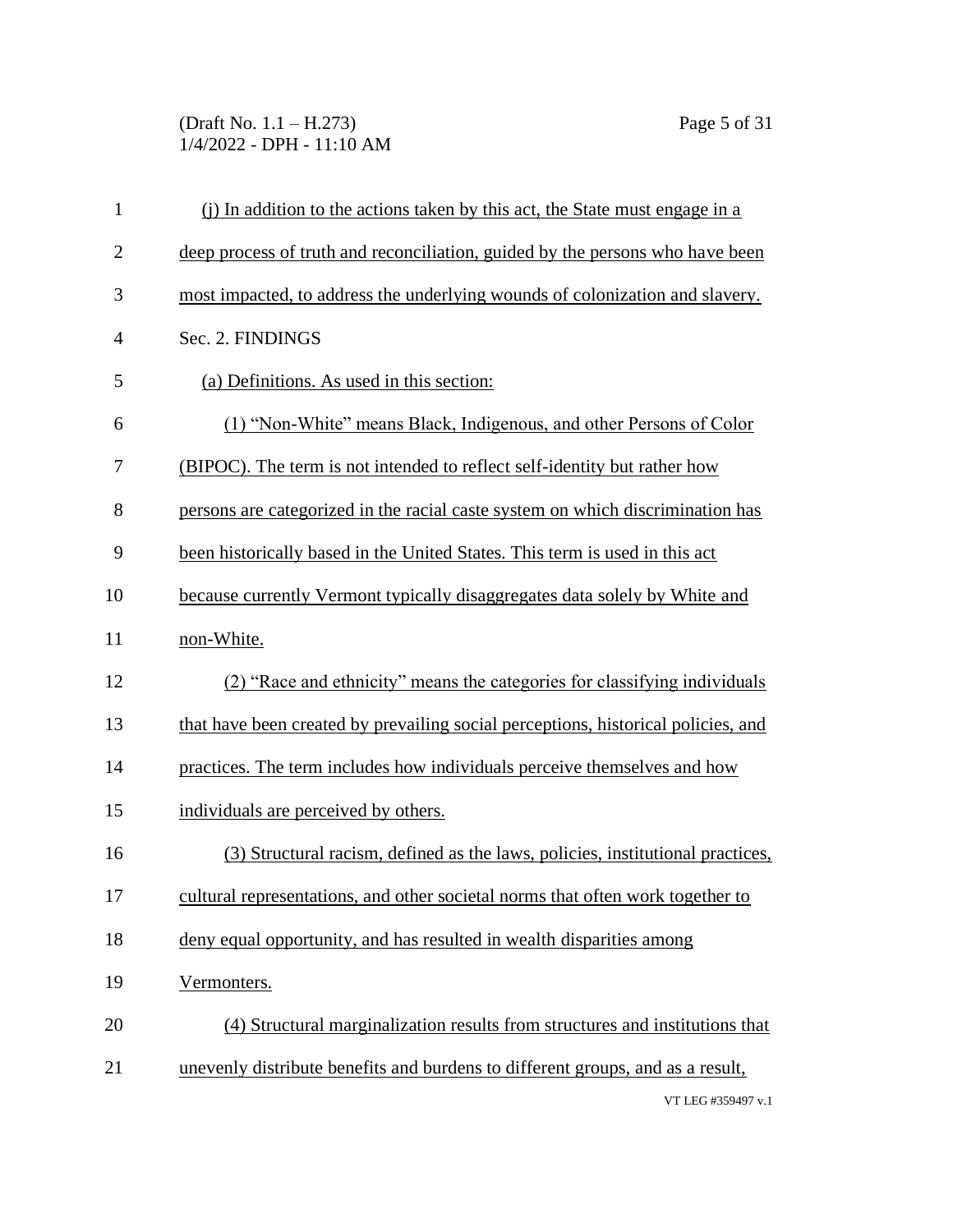(Draft No. 1.1 – H.273) Page 6 of 31 1/4/2022 - DPH - 11:10 AM

| $\mathbf{1}$   | marginalize certain groups or people disproportionately due to race, ethnicity,  |
|----------------|----------------------------------------------------------------------------------|
| $\overline{2}$ | sex, geography, language preference, immigrant or citizen status, sexual         |
| 3              | orientation, gender identity, socioeconomic status, and disability status.       |
| $\overline{4}$ | (5) Climate migration is the movement and relocation of people in                |
| 5              | response to increasing and/or projected severity of climatic conditions, which   |
| 6              | encapsulates both internal relocation as well as seeking citizenship in a new    |
| 7              | country. Climate migration includes internally displaced people, or those        |
| 8              | forced to relocate due to dyer or inhabitable climatic conditions, and those who |
| 9              | have not been displaced but are making an active choice to seek safer locations  |
| 10             | with more stable environmental resources.                                        |
| 11             | (6) Just Transition is a term that encompasses public policy, social, and        |
| 12             | business actions that equitably address the impacts of the transition away from  |
| 13             | greenhouse gas emissions for jobs and livelihoods (the transition "out") and the |
| 14             | generation of low or zero greenhouse gas emission jobs and livelihoods of a      |
| 15             | sustainable society (the transition "in"), according to the Vermont Climate      |
| 16             | Action Plan.                                                                     |
| 17             | (b) Wealth Disparity in Vermont. Concerning the history of wealth disparity      |
| 18             | in Vermont, the General Assembly finds:                                          |
| 19             | (1) History, research, and data depicting disparities over time                  |
| 20             | demonstrate that Vermont residents experience barriers to the equal health and   |
| 21             | economic benefit of land access and homeownership opportunities based on         |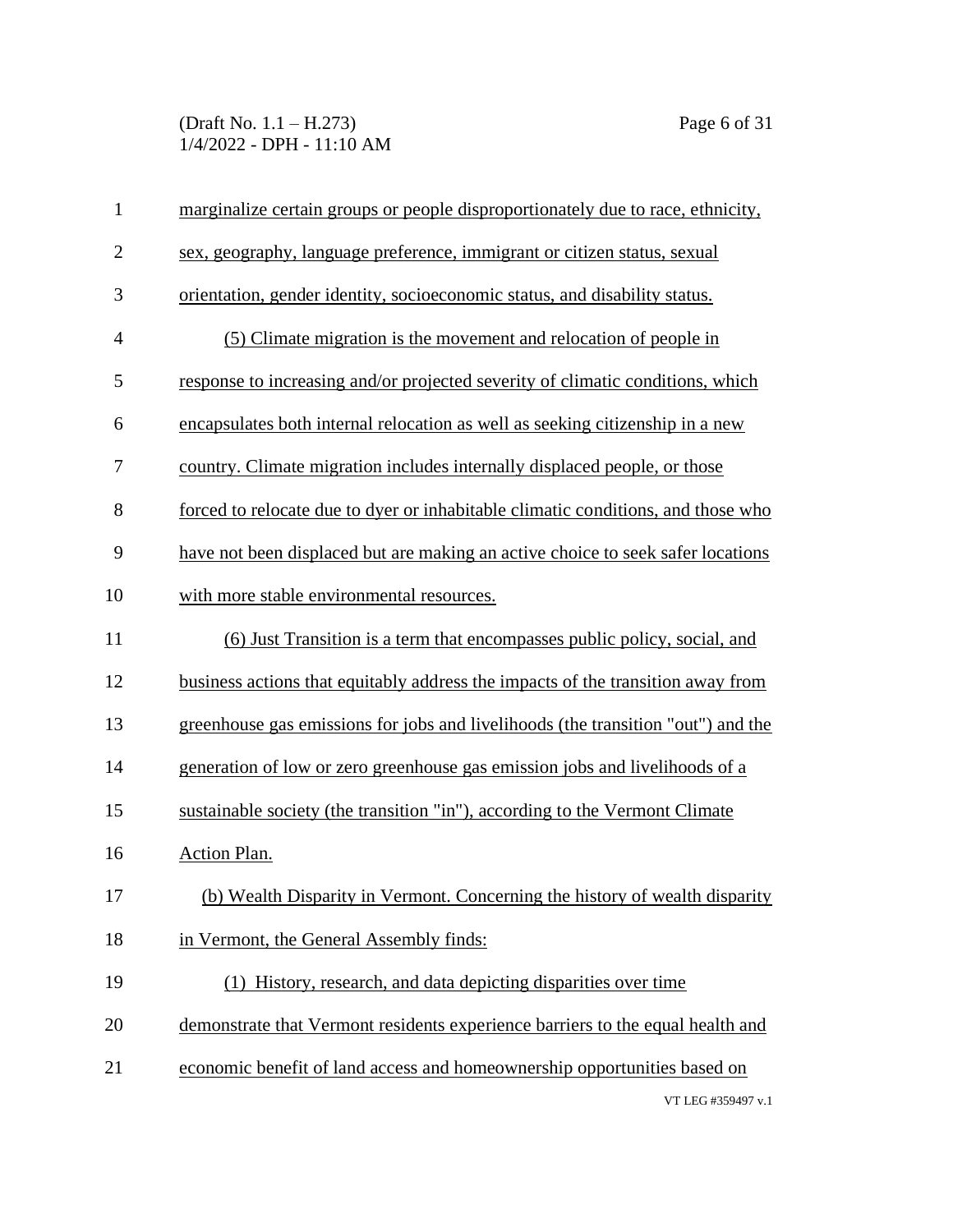(Draft No. 1.1 – H.273) Page 7 of 31 1/4/2022 - DPH - 11:10 AM

| $\mathbf{1}$   | race and ethnicity. Current inequities and disparities are a result of sustained |
|----------------|----------------------------------------------------------------------------------|
| $\mathbf{2}$   | structural racism over centuries and generations and are magnified by factors    |
| 3              | of social, economic, and environmental instability.                              |
| $\overline{4}$ | (2) The United States of America was founded as a country on a                   |
| 5              | triangular relationship between settlers, native peoples, and enslaved persons.  |
| 6              | This relationship was dependent on land, access to land, and domination over     |
| 7              | populations of people that is often celebrated in American culture as successes  |
| 8              | of colonization. The triangular relationship and its intersections with land and |
| 9              | [un] equal ability to generate and secure wealth created foundational inequities |
| 10             | to land access, resources, home ownership, and wealth related to owning          |
| 11             | property for those who were identified as native or enslaved people and their    |
| 12             | descendents. The structural racism that developed during this country's          |
| 13             | inception has been perpetuated for generations to follow, embedded in laws       |
| 14             | and normalized oppression, since the initial colonization of this land,          |
| 15             | indigenous populations, and the era of slavery, while it has also expanded to    |
| 16             | include those who would emigrate later to the US and could be categorized        |
| 17             | racially or ethnically.                                                          |
| 18             | (3) During and since these early days of colonization and slavery, due to        |
| 19             | local, state, and federal policies that were intentionally developed to          |
| 20             | economically, socially, and racially discriminate against Black, Indigenous,     |
| 21             | and other People of Color (BIPOC), mutli-generational poverty has created a      |
|                | VT LEG #359497 v.1                                                               |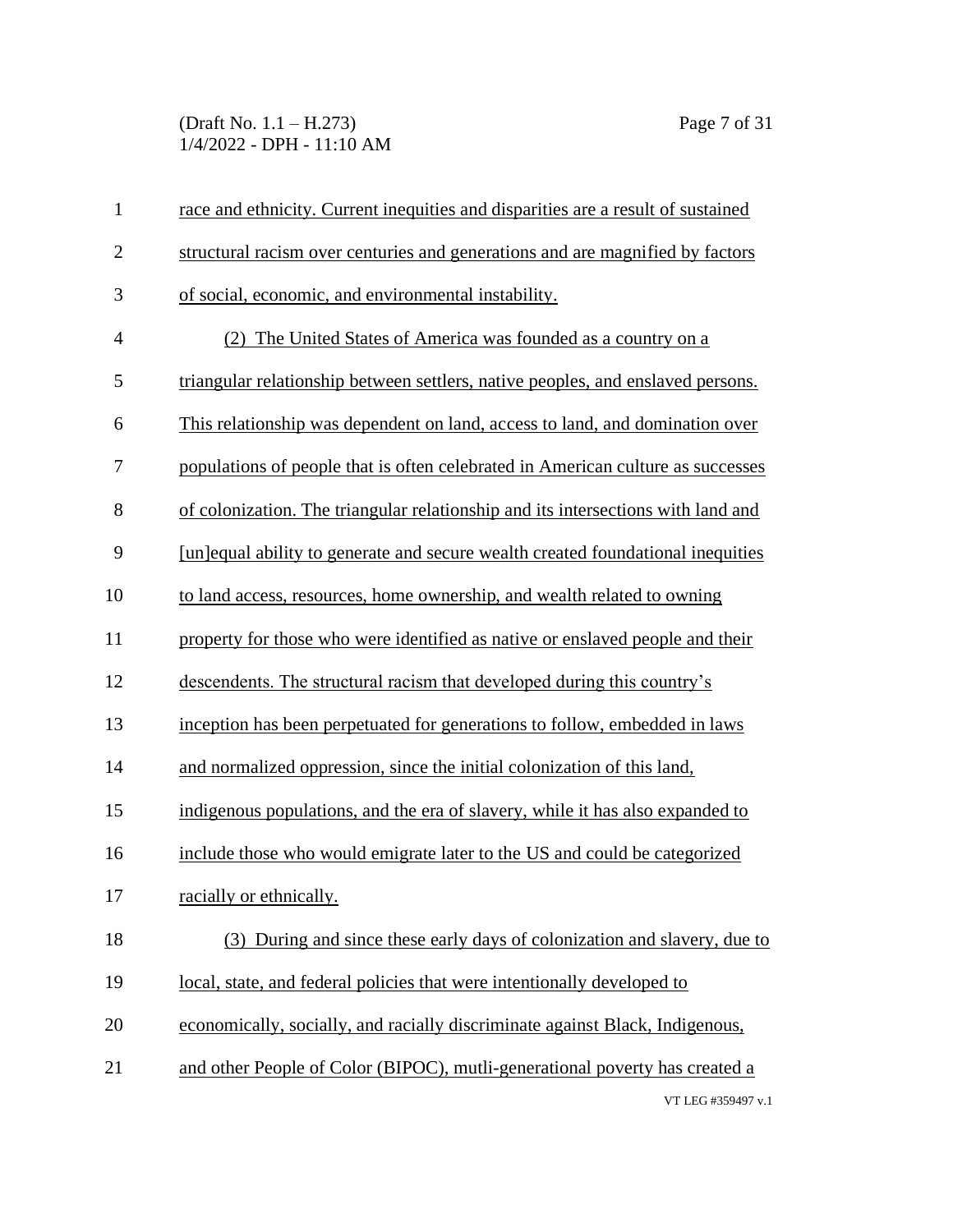(Draft No. 1.1 – H.273) Page 8 of 31 1/4/2022 - DPH - 11:10 AM

| $\mathbf{1}$   | disturbingly disproportionate wealth gap for land and home ownership in what      |
|----------------|-----------------------------------------------------------------------------------|
| $\mathbf{2}$   | we now know as Vermont and the United States of America. Following the            |
| 3              | abolition of slavery, the United States government at the federal, state, and     |
| $\overline{4}$ | local levels, continued to perpetuate, condone and often profit from practices    |
| 5              | that continued to brutalize and disadvantage BIPOC communities, including         |
| 6              | sharecropping, convict leasing, Jim Crow laws, redlining, unequal education,      |
| 7              | and disproportionate treatment at the hands of the criminal justice system.       |
| 8              | (4) Prior to Vermont self-declaring its occupation of the land in 1777, it        |
| 9              | is estimated that at least 10,000 Indigenous people were living in the region,    |
| 10             | specifically upwards of 4,000 Abenaki living in the Champlain Valley.             |
| 11             | Centuries of genocide, eugenics, broken treaties, displacement, and land          |
| 12             | dispossession placed people of the Abenaki Nations and other Indigenous           |
| 13             | peoples living in Vermont at a great social disadvantage in terms of wealth       |
| 14             | disparity, as well as incalculable impacts of loss of culture and identity.       |
| 15             | The eugenics movement had a significant and lasting impact on the erasure of      |
| 16             | history and visibility of Abenaki communities. In 1925, Henry F. Perkins,         |
| 17             | professor of zoology at the University of Vermont, organized the Eugenics         |
| 18             | Survey of Vermont with the threefold mission: eugenics research, public           |
| 19             | education on their findings, and support for social legislation that would reduce |
| 20             | the apparent growing population of Vermont's "social problem group."              |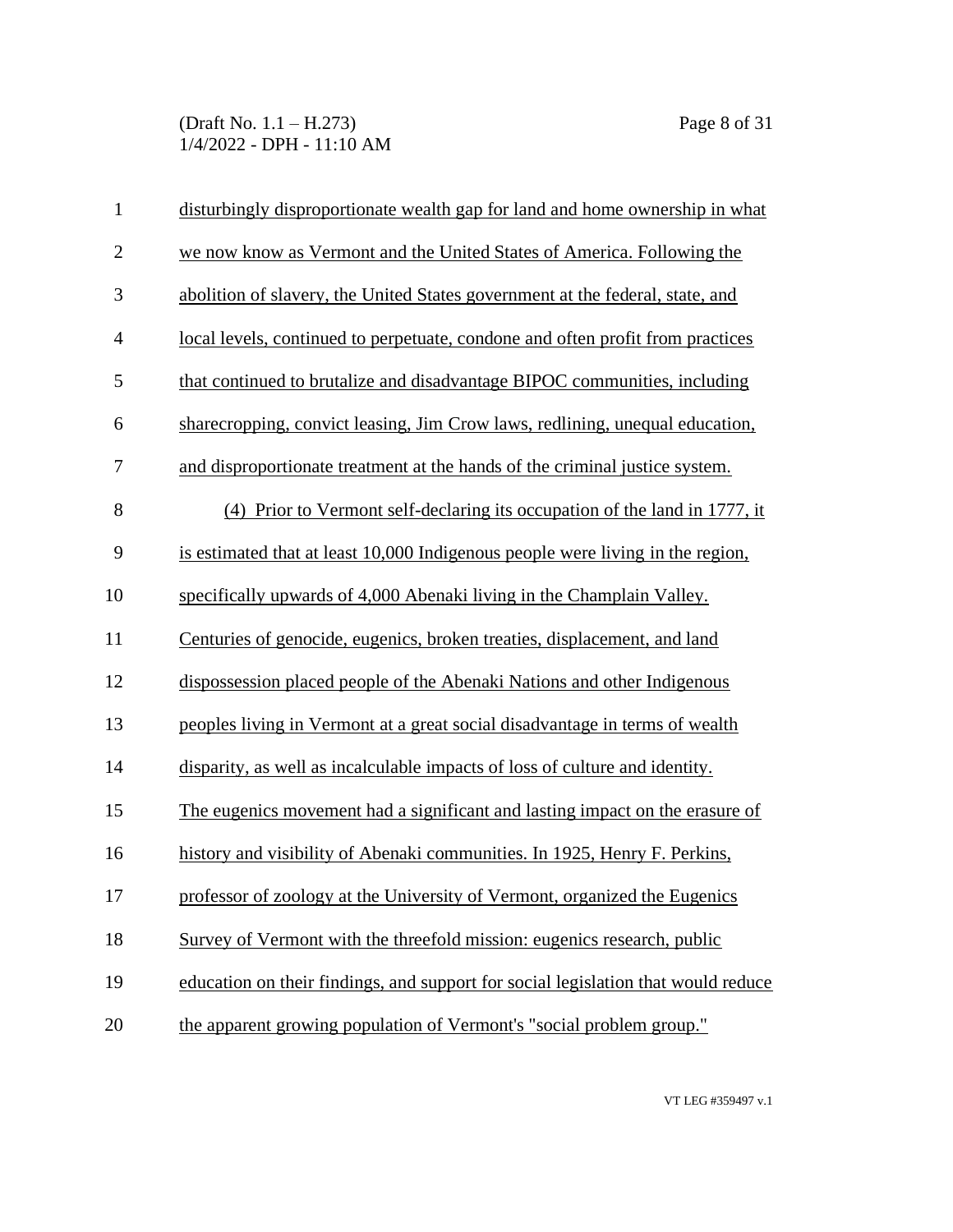(Draft No. 1.1 – H.273) Page 9 of 31 1/4/2022 - DPH - 11:10 AM

| $\mathbf{1}$   | (5) Through this survey, Perkins aimed to reduce Vermont's                       |
|----------------|----------------------------------------------------------------------------------|
| $\overline{2}$ | "underclass" population through forced sterilization of various demographics     |
| 3              | of Vermonters, most notably the Abenaki. Most notorious of these reforms was     |
| $\overline{4}$ | Vermont's 1931 eugenic sterilization law, "A Law for Human Betterment by         |
| 5              | Voluntary Sterilization."                                                        |
| 6              | The Eugenics Survey closed in 1936 at the completion of a ten year<br>(6)        |
| 7              | agreement to fund the enterprise. Eugenics education continued at the            |
| 8              | University of Vermont and other colleges and high schools in the state.          |
| 9              | Vermont's eugenic solutions - in the form of identification, registration,       |
| 10             | intervention in families with problem or "backward" children, and sterilization  |
| 11             | of those deemed unfit to conceive future Vermonters - continued under the        |
| 12             | supervision of the Department of Public Welfare and associated agencies. To      |
| 13             | avoid being targeted, many Vermont Abenaki were forced to hide their             |
| 14             | indigeneity, going as far as to change their names, and not report their Native  |
| 15             | American status on census documents.                                             |
| 16             | Eugenics in Vermont did not begin with the Eugenics Survey, nor                  |
| 17             | did it disappear after the Survey closed in 1936. This enterprise, however, with |
| 18             | the support and endorsement of social reformers, government agencies and         |
| 19             | private philanthropies, acted as the official agency of the American eugenics    |
| 20             | movement in Vermont. The effects of these studies - social rejection,            |
| 21             | intensified surveillance and intervention by social agencies, and placement of   |
|                | VT LEG #359497 v.1                                                               |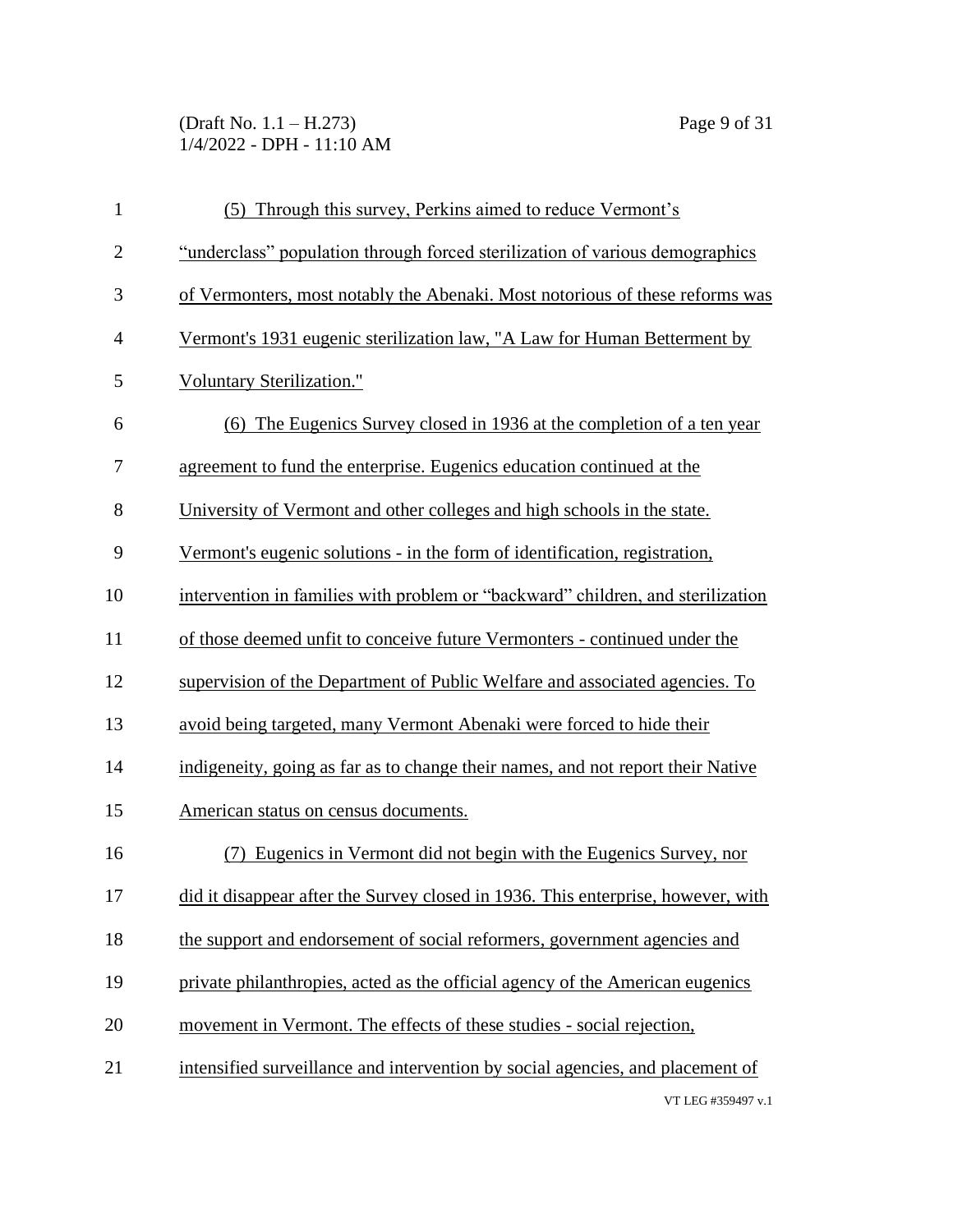| $\mathbf{1}$   | family members in state institutions and/or sterilization - were devastating and |
|----------------|----------------------------------------------------------------------------------|
| $\mathbf{2}$   | enduring.                                                                        |
| 3              | The effects of the Eugenics Survey continue to oppress the Abenaki.<br>(8)       |
| $\overline{4}$ | Even today, many Abenaki individuals are skeptical of government surveys         |
| 5              | like the Census, fearing that the data will be used against them. The history of |
| 6              | the Abenaki is fraught with erasure and oppression. The Abenaki have             |
| 7              | overcome colonization, racism, targeted sterilization and being classified as    |
| 8              | legally extinct in their homeland until 2011. The Abenaki people have been       |
| 9              | denied legal recognition by the State of Vermont since legal interventions in    |
| 10             | the 1970s and only became recognized in 2011-2012, while still not being         |
| 11             | federally recognized, highlighting the erasure of their histories and cultures   |
| 12             | that are upheld by legacies of colonization.                                     |
| 13             | (9) Several federal policies resulted in land being stolen from                  |
| 14             | Indigenous People across North America and ultimately, led to the                |
| 15             | displacement and land dispossession of Indigenous People in Vermont.             |
| 16             | Between 1497 and 1795, European settlers committed genocide against the          |
| 17             | Native Americans and stripped them of land ownership. A continuation of land     |
| 18             | dispossession happened between 1776 and 1887 when 1.5 billion acres of land      |
| 19             | was stolen from Indigenous Nations by the U.S. federal government. In 1823,      |
| 20             | the United States Supreme Court (Johnson vs. McIntosh, 21 U.S. 543;              |
| 21             | Cherokee Nation v. Georgia, 30 U.S.; Worcester v. Georgia, 31 U.S. 515)          |
|                | VT LEG #359497 v.1                                                               |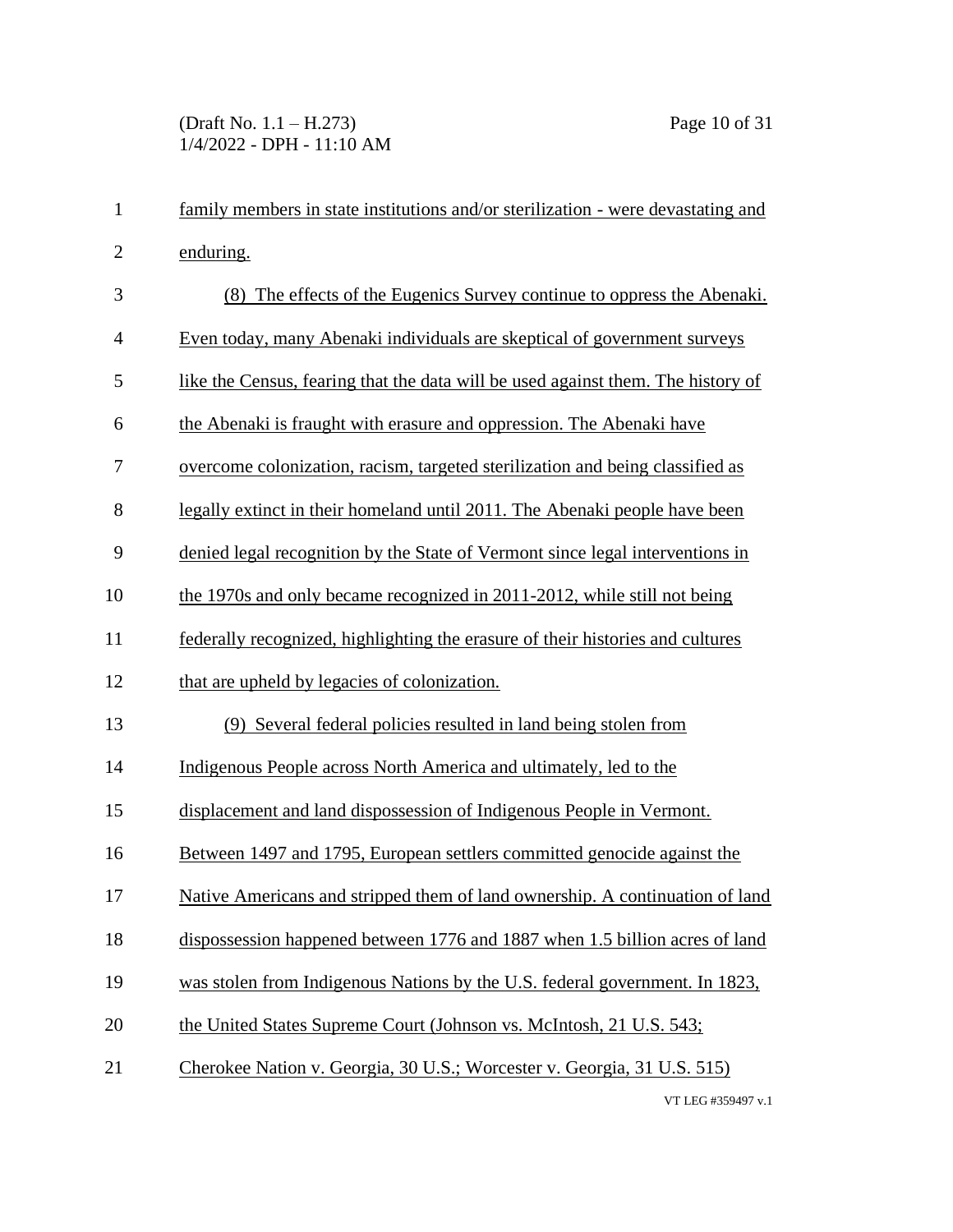(Draft No. 1.1 – H.273) Page 11 of 31 1/4/2022 - DPH - 11:10 AM

| $\mathbf{1}$   | ruled that Indigenous People can live within the United States but could not         |
|----------------|--------------------------------------------------------------------------------------|
| $\mathfrak{2}$ | hold property titles because European settlers' "right to discovery" trumped         |
| 3              | Indigenous Peoples' "right of occupancy." This was also known as the                 |
| $\overline{4}$ | Discovery Doctrine.                                                                  |
| 5              | (10) One of the most devastating policies enacted that impacted                      |
| 6              | Indigenous land ownership was the General Allotment Act of 1887, often               |
| 7              | referred to as The Dawes Act. As part of The Dawes Act, the federal                  |
| 8              | government designed the policy to partition communal Indigenous lands into           |
| 9              | individual parcels of 40, 80, or 160 acres. The most productive lands from           |
| 10             | reservations were identified as "surplus to Indian needs" and sold to colonizers     |
| 11             | to exploit for natural resources. Under the allotment policies, colonial settlers    |
| 12             | could purchase and own land outright but Native people were deemed                   |
| 13             | "incompetent" by the federal government and had to wait 25 years to gain the         |
| 14             | legal title and rights to sell the land. In addition to the land grab, the act aimed |
| 15             | to "civilize" and assimilate Indigenous people in order to dissolve their            |
| 16             | connections to their traditional land, culture, and identity.                        |
| 17             | (11) Approximately 4,000,000 Africans and their descendants were                     |
| 18             | enslaved in the United States and colonies that became the United States from        |
| 19             | 1619 to 1865. The institution of slavery was constitutionally and statutorily        |
| 20             | sanctioned by the Government of the United States from 1789 through 1865.            |
| 21             | Though Vermont was the first state in the country to ban slavery within the          |
|                | VT LEG #359497 v.1                                                                   |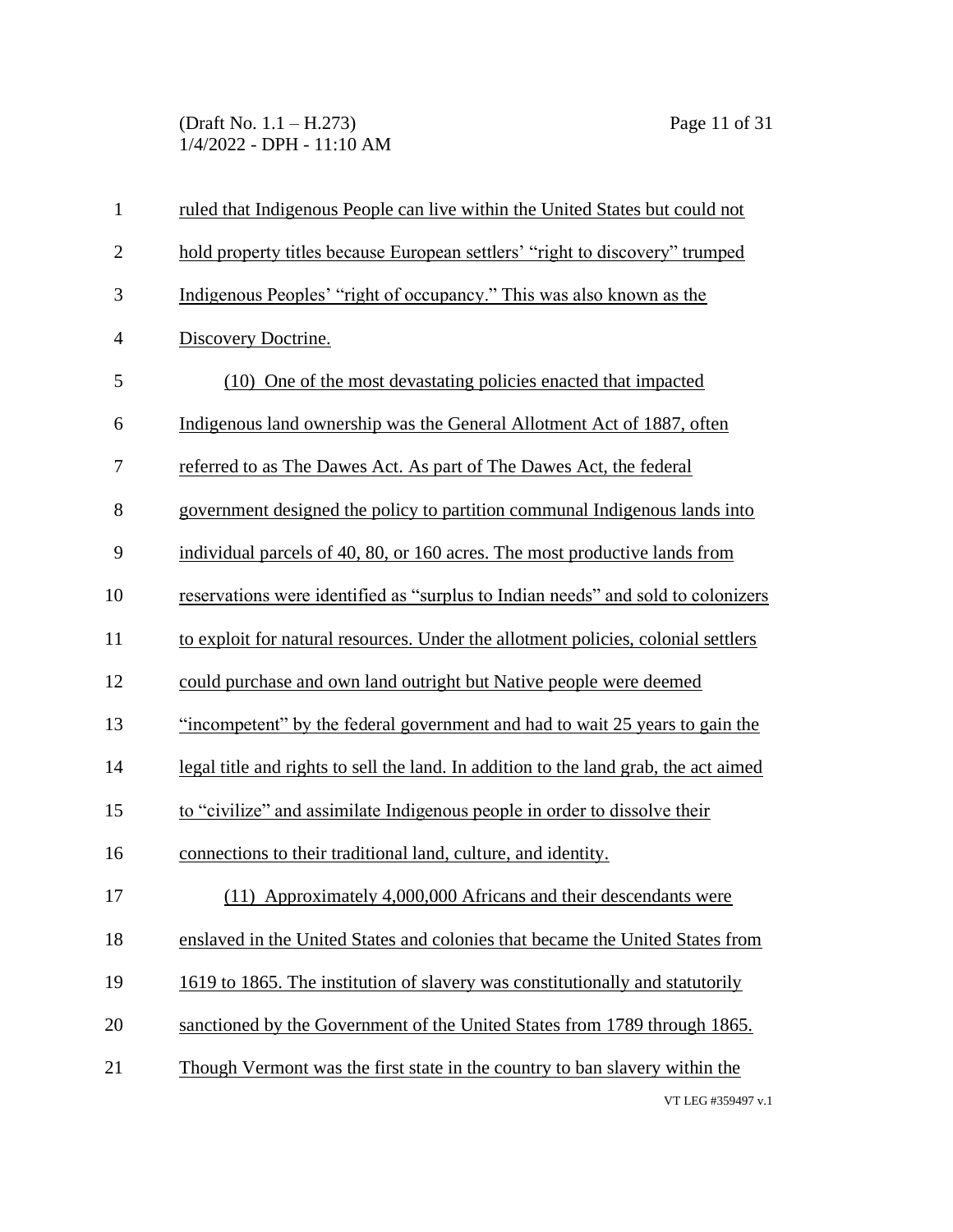(Draft No. 1.1 – H.273) Page 12 of 31 1/4/2022 - DPH - 11:10 AM

| $\mathbf{1}$   | 1777 constitution, the result of this constitutional ban was not that simple. The |
|----------------|-----------------------------------------------------------------------------------|
| $\overline{2}$ | constitution only outlawed adult slavery, while it was still legal to enslave     |
| 3              | Black children in Vermont. Women could be enslaved until they were 18, and        |
| $\overline{4}$ | men until they were 21. The psychological and financial impacts of slavery's      |
| 5              | continued legacies are poorly documented, yet astronomical.                       |
| 6              | (12) After the Civil War, formerly enslaved persons and their                     |
| 7              | descendants obtained between 12 million to 19 million acres of land.              |
| 8              | However, federal land policies and programs denied Black, Indigenous, and         |
| 9              | People of Color (BIPOC) farmland ownership opportunities that were available      |
| 10             | to their white counterparts. The federal government's creation of early land use  |
| 11             | policies resulted in sharecropping, such as President Andrew Johnson's            |
| 12             | overturning of "40 acres and a mule" and implementing "state's rights" based      |
| 13             | reconstruction policies. Sharecropping was the federal government prohibiting     |
| 14             | Black farmers from owning property, and as a result, they were forced to rent     |
| 15             | land from white landlords. Many Black farmers at this time experienced unfair     |
| 16             | terms and agreements. The United States Department of Agriculture (USDA)          |
| 17             | and Farm Service Agency (FSA) Loan Distribution Program have made it              |
| 18             | difficult for Black and Brown people to own farmland. The rate of "Black"         |
| 19             | land-loss" can be attributed to Jim Crow, racist practices conducted by the       |
| 20             | USDA and decades of farm busts. In 1910, it was reported that 14% of all farm     |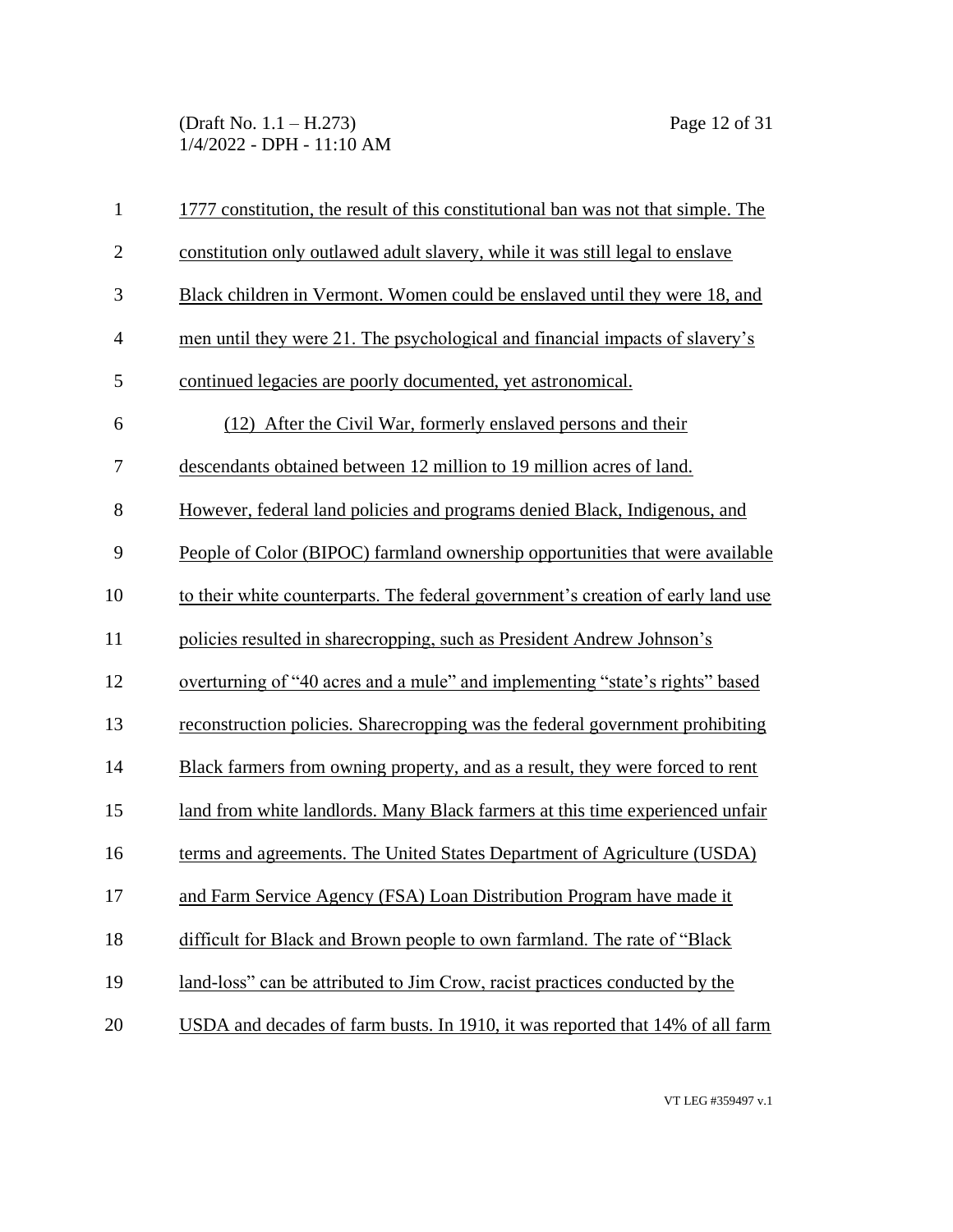(Draft No. 1.1 – H.273) Page 13 of 31 1/4/2022 - DPH - 11:10 AM

| $\mathbf{1}$   | owner-operators in the United States were Black or African American. By         |
|----------------|---------------------------------------------------------------------------------|
| $\overline{2}$ | 2012, they comprised only 1.5% of farm owners across the country.               |
| 3              | (13) Redlining was the practice of denying bank loans for mortgages to          |
| $\overline{4}$ | Black and Brown people and it was used to segregate Black and Brown             |
| 5              | communities into inner city neighborhoods. This practice had a drastic impact   |
| 6              | on Black, Indigenous, and Communities of Color for subsequent generations       |
| 7              | and further withheld generational wealth from the Black communities. The        |
| 8              | practice was started in 1934 by the United States Department of Housing and     |
| 9              | Urban Development's Home Owners' Loan Corporation (HOLC) program.               |
| 10             | The HOLC program was criticized for denying Black and Brown residents           |
| 11             | equal access to home mortgages, often offering subprime loans that came with    |
| 12             | unusually severe terms. The federal government insured private mortgages,       |
| 13             | which resulted in lower interest rates and a decline in the amount owed for the |
| 14             | down payment to purchase a new home.                                            |
| 15             | (14) In 1944, Congress signed the "Servicemen's Readjustment Act"               |
| 16             | which created the G.I. Bill of Rights. The bill was enacted to help World War   |
| 17             | II veterans with low-interest mortgages and grant stipends covering tuition and |
| 18             | expenses for veterans attending college or trade schools. Funds from the bill   |
| 19             | were only made available to white soldiers returning from war and not BIPOC     |
| 20             | veterans. This important piece of legislation allowed many white veterans       |
| 21             | returning from war in Vermont and across the country to have access to          |
|                |                                                                                 |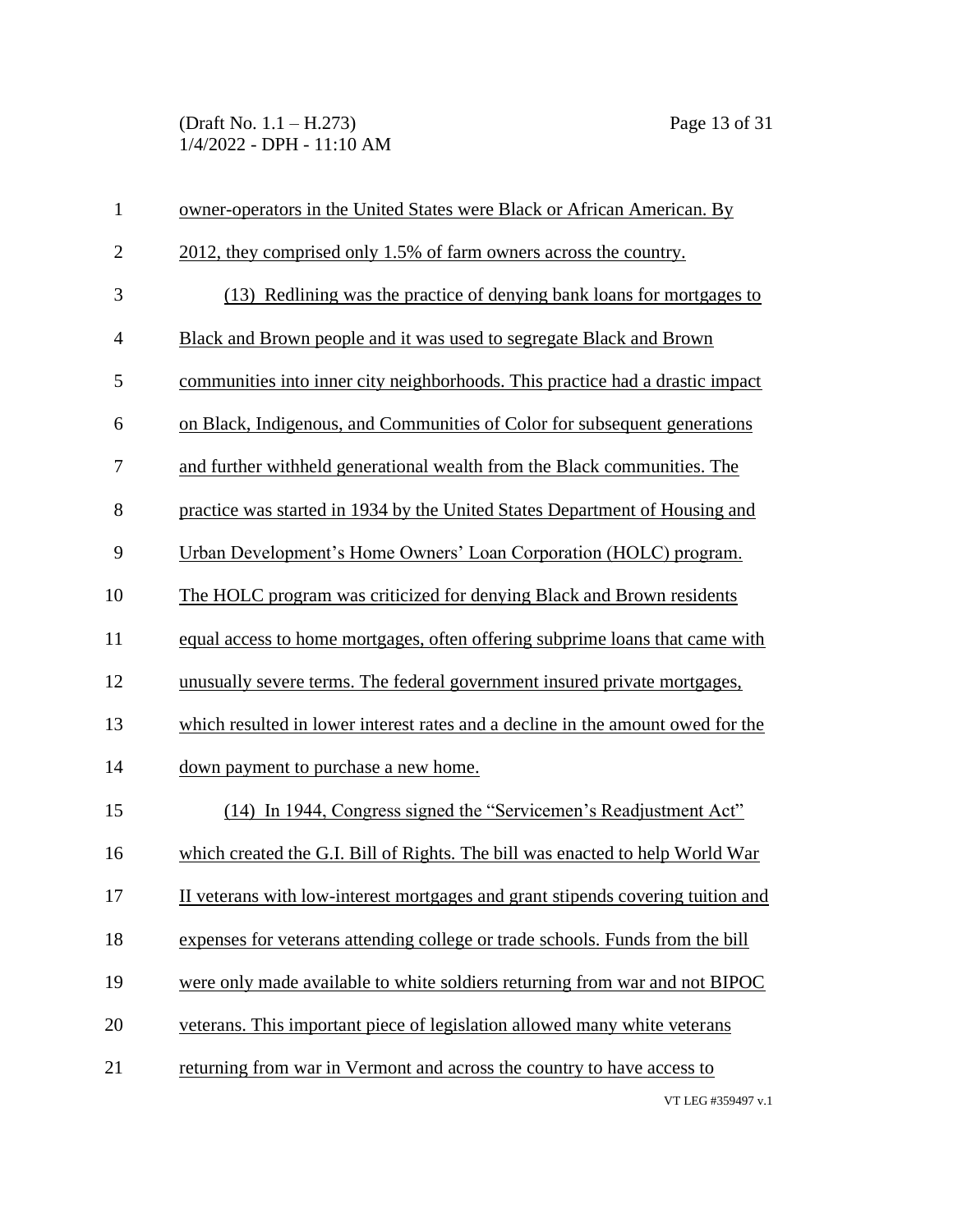(Draft No. 1.1 – H.273) Page 14 of 31 1/4/2022 - DPH - 11:10 AM

| $\mathbf{1}$   | wealth, land, and home ownership that thus created generational wealth for      |
|----------------|---------------------------------------------------------------------------------|
| $\overline{2}$ | many white Vermonters, many of whom were recent European immigrants.            |
| 3              | (15) Despite amendments to the United States Constitution and the Civil         |
| $\overline{4}$ | Rights Acts of 1866 and 1964, structural racism within Vermont's housing and    |
| 5              | agricultural sectors remains embedded and prevalent today. The sustainability   |
| 6              | of Vermont's future economically, socially, and as a front runner in abolishing |
| 7              | inequity, it is imperative that land access and home ownership for Black,       |
| 8              | Indigenous, and other People of Color be a priority.                            |
| 9              | (c) Concerning the connection between health, wealth, and property              |
| 10             | ownership, the General Assembly finds:                                          |
| 11             | (1) Vermont continues to remain among the states with the highest               |
| 12             | percent of white people in the country, with 94.16% of the population           |
| 13             | identified as white in 2021. However, poverty rates for BIPOC exceeded the      |
| 14             | state average in 2018. Nearly 24% of Black Vermonters live in poverty           |
| 15             | compared to nearly 11% of White Vermonters. Poverty rates were also greater     |
| 16             | among people who include themselves in two or more racial groups, or            |
| 17             | identified as American Indian or of Hispanic or Latino origin.                  |
| 18             | (2) Historical context supports the conclusion that Black Americans             |
| 19             | were not afforded opportunities to gain access to homes or land in Vermont      |
| 20             | due to the same forces of social and legal discrimination that abused and       |
| 21             | discriminated against them in every state in the nation between the 1800s and   |
|                | VT LEG #359497 v.1                                                              |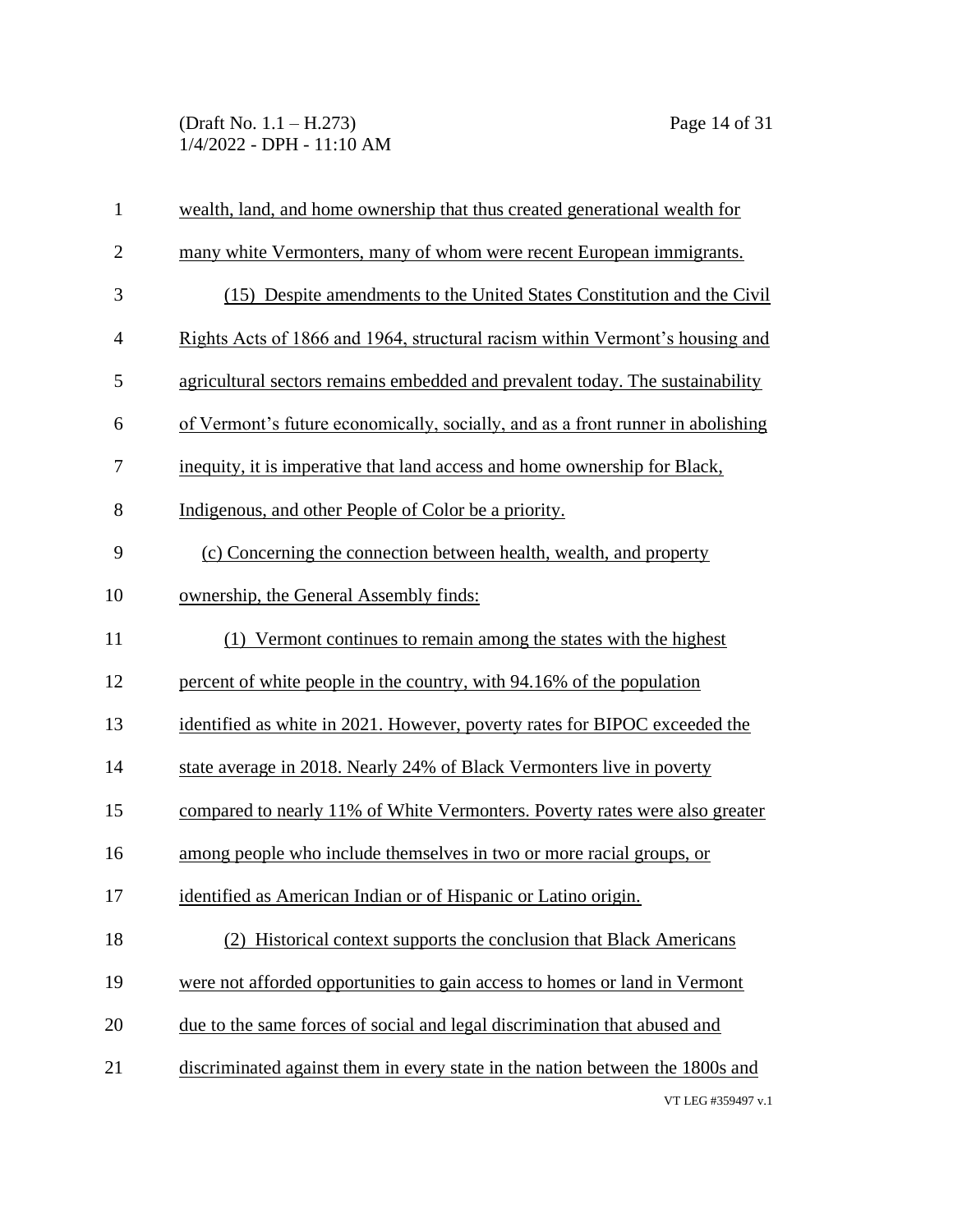(Draft No. 1.1 – H.273) Page 15 of 31 1/4/2022 - DPH - 11:10 AM

| $\mathbf{1}$   | now. Facially-neutral law and policy tactics have been used to discriminate       |
|----------------|-----------------------------------------------------------------------------------|
| $\mathbf{2}$   | against BIPOC, particularly through the regulation of financial institutions      |
| 3              | (bank lenders) and urban planning or zoning laws. Research conducted for the      |
| $\overline{4}$ | 2020 Vermont Housing Needs Assessment reveals a stark facial disparity, with      |
| 5              | Vermont's home ownership rate among White households as 72 percent, and           |
| 6              | Black households at 21 percent. Further, the median household income for          |
| 7              | White households is \$58,244, compared to \$41,553 for Black households. In       |
| 8              | July 2020, the City of Burlington took the step to declare racism as a public     |
| 9              | health emergency, citing that only four percent of the homes owned in             |
| 10             | Burlington were owned by BIPOC, while making up 18 percent of the                 |
| 11             | population, and that they were four and a half times as likely to be denied for a |
| 12             | home loan than compared to applicants that are white. Vermont's specific          |
| 13             | history of home ownership discrimination is traceable through the historical      |
| 14             | impacts of racist government agency administrators and an absence of legal        |
| 15             | protections against employment and housing discrimination between 1800-           |
| 16             | 2000, which are evidently universal in every state.                               |
| 17             | (3) During the New Deal era (1930-1950), the Federal Housing                      |
| 18             | Administration (FHA) administered a mortgage insurance program (Section           |
| 19             | $203(b)$ ) with the intent to increase home ownership and aid middle-class        |
| 20             | households in further building their wealth. The agencies administering these     |
| 21             | loans demonstrably discriminated against Black Americans, and on top of that,     |
|                | VT LEG #359497 v.1                                                                |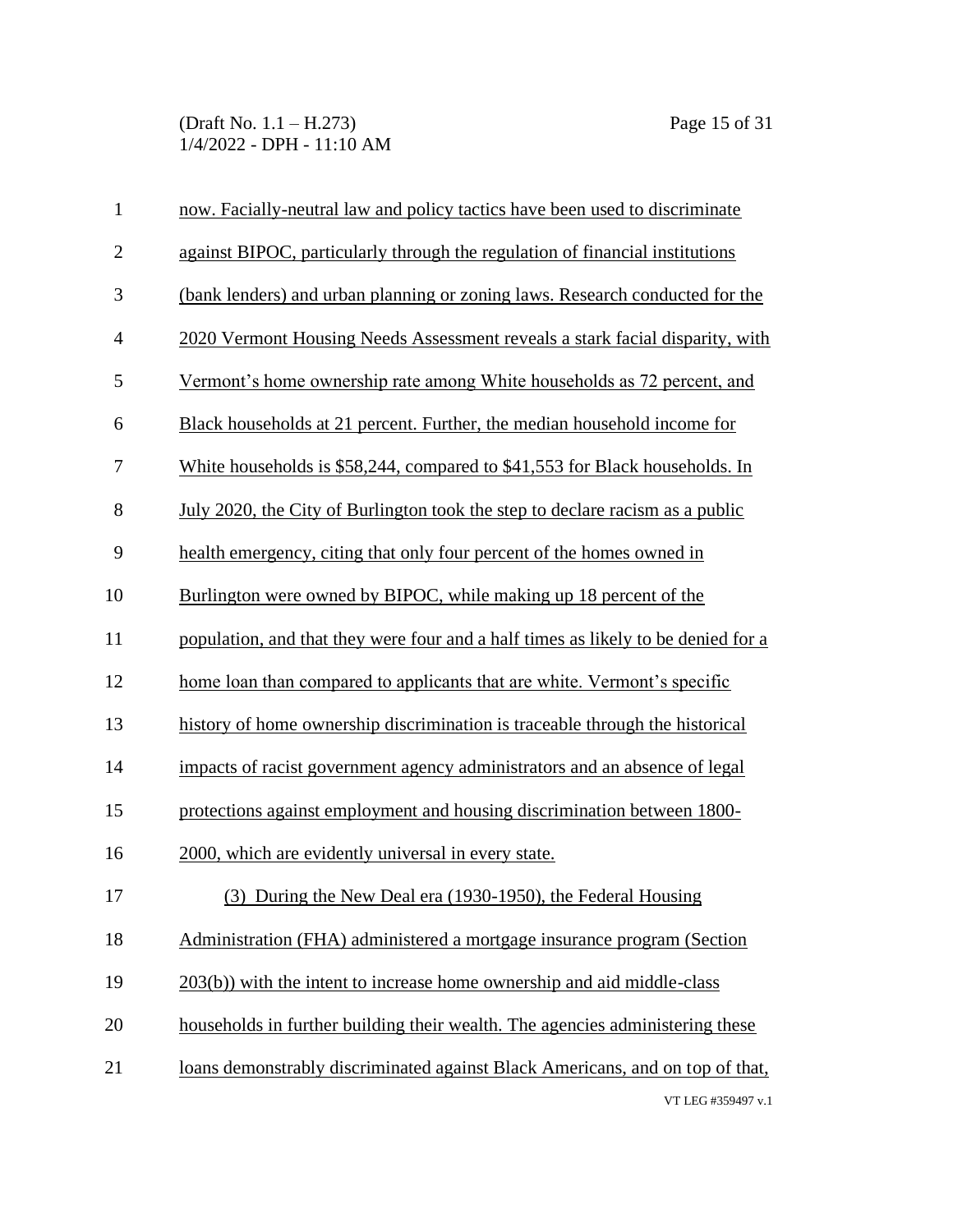(Draft No. 1.1 – H.273) Page 16 of 31 1/4/2022 - DPH - 11:10 AM

| $\mathbf{1}$     | passed a regulation requiring 203(b) mortgage loans to be the exclusive tool    |
|------------------|---------------------------------------------------------------------------------|
| $\overline{2}$   | used by first-time homebuyers, in effect ensuring that no governmental or       |
| $\mathfrak{Z}$   | nongovernmental entities could offer Black Americans the opportunity to         |
| $\overline{4}$   | become homeowners. Vermont is one of the states that waved banking              |
| 5                | regulations for FHA-insured mortgages, impliedly authorizing this               |
| 6                | discrimination. Furthermore, notorious racial covenants within house deeds      |
| $\boldsymbol{7}$ | and apartment complex rental contracts are well documented throughout New       |
| 8                | England cities, including Burlington. Federal law allowed racial covenants      |
| 9                | until the U.S. Supreme Court's 1948 Shelley v. Kraemer decision.                |
| 10               | (4) Studies show that the socio-legal contexts at the turn of the century       |
| 11               | impacted Black Vermonters, enabling them to get loans and mortgages for a       |
| 12               | brief period of time, and that by mid-century, it became more and more          |
| 13               | difficult as white lenders stopped loaning money to Black Americans as part of  |
| 14               | a larger nationwide backlash to a growing class of free Black communities.      |
| 15               | Vermont's history thus depicts a progression of overt and socioeconomically-    |
| 16               | discriminatory violence towards its Black population between 1777 and the       |
| 17               | 1950s. Adult slavery was not comprehensively banned until well into the         |
| 18               | 1800s, Black individuals were not offered industry or agricultural jobs, and in |
| 19               | the New Deal era, Black individuals were refused the publicly-funded loans      |
| 20               | that helped so many white families purchase land and homes.                     |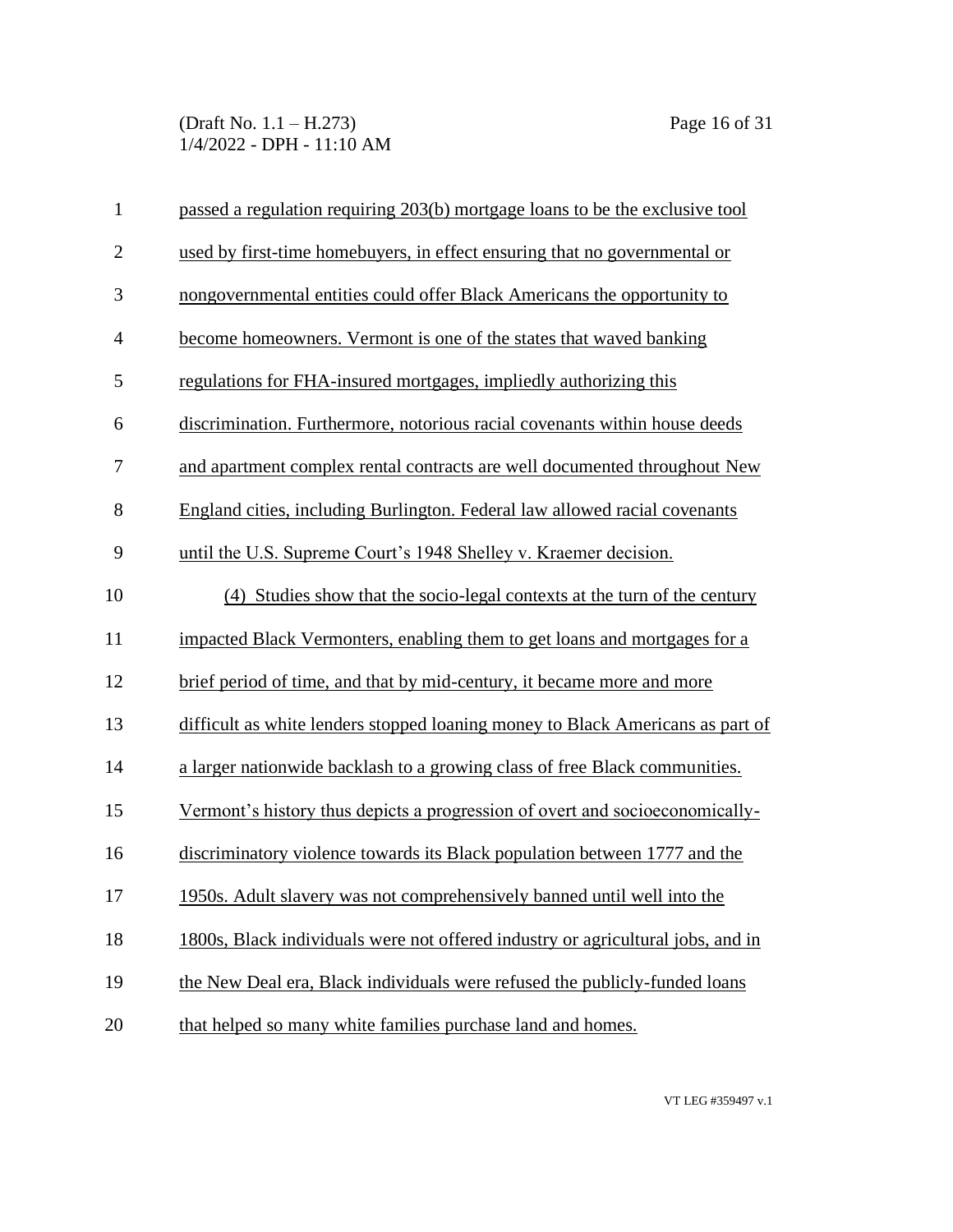(Draft No. 1.1 – H.273) Page 17 of 31 1/4/2022 - DPH - 11:10 AM

| $\mathbf{1}$   | (5) A robust body of literature documents the historical and structural          |
|----------------|----------------------------------------------------------------------------------|
| $\overline{2}$ | drivers of racial and ethnic disparities in farmland tenure and farming in the   |
| 3              | United States. BIPOC farmers in Vermont have been impacted by such               |
| $\overline{4}$ | systemic barriers at the municipal, state, and federal levels, which resulted in |
| 5              | BIPOC farmers experiencing land dispossession and the denial of access to        |
| 6              | capital and resources to enable land ownership. As a result, Vermont producers   |
| 7              | remain overwhelmingly white (97.7%) and operate approximately 99% of land        |
| 8              | in farms in the state. According to the 2017 National Agricultural Census, only  |
| 9              | 2.3% of producers in Vermont identify as BIPOC. This is compared to the 6%       |
| 10             | of producers across New England who identify as BIPOC and the 4.87%              |
| 11             | nationally.                                                                      |
| 12             | (6) For these reasons, few BIPOC farmers own and rent farmland in                |
| 13             | Vermont today. Especially in urban and peri-urban areas, lack of land            |
| 14             | ownership and long-term leasing opportunities prevents many BIPOC farmers        |
| 15             | from growing food. Furthermore, farmland owners in the state also remain         |
| 16             | disproportionately white. According to the 2017, National Agricultural           |
| 17             | Statistic Service, 142 farms in the state were fully owned by BIPOC producers    |
| 18             | (this includes American Indian or Alaska Native; Asian; Black or African         |
| 19             | American; Native Hawaiian or Pacific Islander; Multi-Racial and Hispanic or      |
| 20             | $Latino/a$ ) compared to the 4,561 farms in the state that are owned by white    |
| 21             | producers.                                                                       |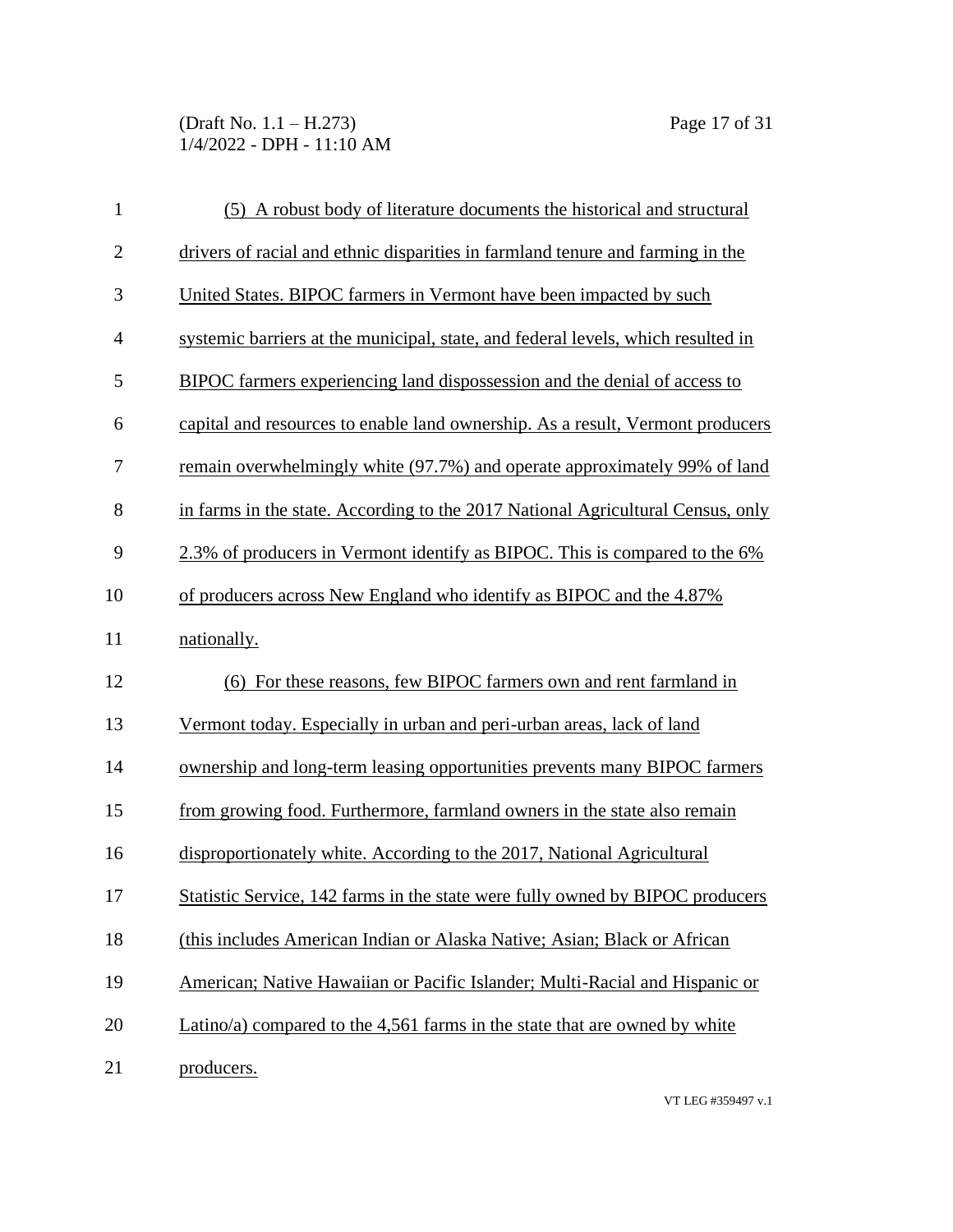(Draft No. 1.1 – H.273) Page 18 of 31 1/4/2022 - DPH - 11:10 AM

| $\mathbf{1}$   | During the COVID-19 pandemic, it was estimated by the University                  |
|----------------|-----------------------------------------------------------------------------------|
| $\overline{c}$ | of Vermont that 49.0% of BIPOC households in the state experienced food           |
| 3              | insecurity compared to 25.2% of white households. The United States               |
| $\overline{4}$ | Department of Agriculture defines "food insecurity" as "a household-level         |
| 5              | economic and social condition of limited or uncertain access to adequate          |
| 6              | food." Food insecurity rates are higher for BIPOC who reside in the state of      |
| 7              | Vermont than their white neighbors. Food insecurity has been linked to and        |
| 8              | known to cause mental health problems and depression; hypertension and            |
| 9              | hyperlipidemia; worse outcomes on health exams; being in poor or fair health;     |
| 10             | poor sleep; and obesity.                                                          |
| 11             | (8) Food justice and sovereignty leaders of color across the state                |
| 12             | emphasize the role of secure farmland ownership and farming opportunities as      |
| 13             | key pathways to address food security and the economic, environmental, and        |
| 14             | social injustices that were created by centuries of policies which exploited      |
| 15             | <b>BIPOC</b> farmers. The Justice for Black Farmers Act of 2020 recognizes        |
| 16             | increasing farmland ownership opportunities for Black farmers as a critical       |
| 17             | way to address food security, as well as to address historical discrimination and |
| 18             | disparities within USDA programs and the agricultural sector by providing         |
| 19             | land grants to Black farmers and assistance to socially disadvantaged farmers,    |
| 20             | ranchers, and groups. Farming represents an opportunity for BIPOC farmers to      |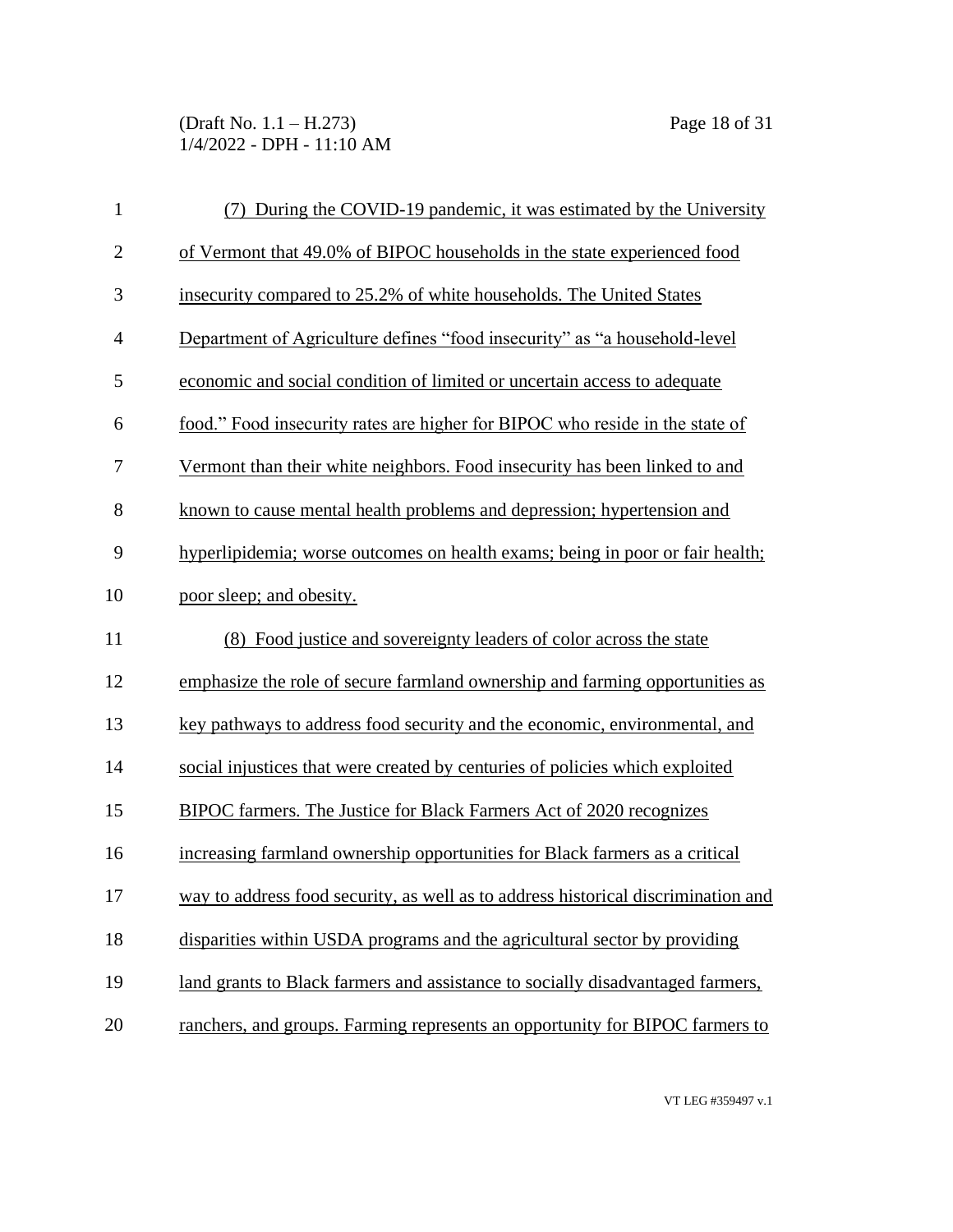(Draft No. 1.1 – H.273) Page 19 of 31 1/4/2022 - DPH - 11:10 AM

| $\mathbf{1}$   | reconnect with the land and make progress on food security, food sovereignty,  |
|----------------|--------------------------------------------------------------------------------|
| $\overline{2}$ | and the impacts of health and wealth disparities through food cultivation.     |
| 3              | (d) Current and Future Exacerbators of Wealth Disparity in Vermont.            |
| $\overline{4}$ | Concerning the connections between structural racism and the impacts of the    |
| 5              | climate crisis, the General Assembly finds that:                               |
| 6              | (1)(A) Pursuant to the Findings herein summarizing systemic causes and         |
| 7              | damaging impacts of ongoing structural racism and legacies of colonization     |
| 8              | and chattel slavery; and                                                       |
| 9              | (B) pursuant to the Findings in the Vermont Global Warming                     |
| 10             | Solutions Act (H.688), the Vermont Climate Action Plan, and Vermont            |
| 11             | Climate Assessment that outline the current and projected impacts of climate   |
| 12             | change in Vermont, as well as actions toward a just transition;                |
| 13             | (C) the State of Vermont must not only repair damage inflicted to              |
| 14             | communities that have been disproportionately damaged by structural racism     |
| 15             | over generations, but the State is also responsible for preventing structural  |
| 16             | racism from continuing to systemically harm future generations.                |
| 17             | (2) According to VT H.688 and the Intergovernmental Panel on Climate           |
| 18             | Change (IPCC), the climate crisis "disproportionately impacts rural and        |
| 19             | marginalized, disenfranchised, and disinvested communities, which already      |
| 20             | bear significant public health, environmental, socioeconomic, and other        |
| 21             | burdens. Mitigation, adaptation, and resilience strategies must prioritize the |
|                | VT LEG #359497 v.1                                                             |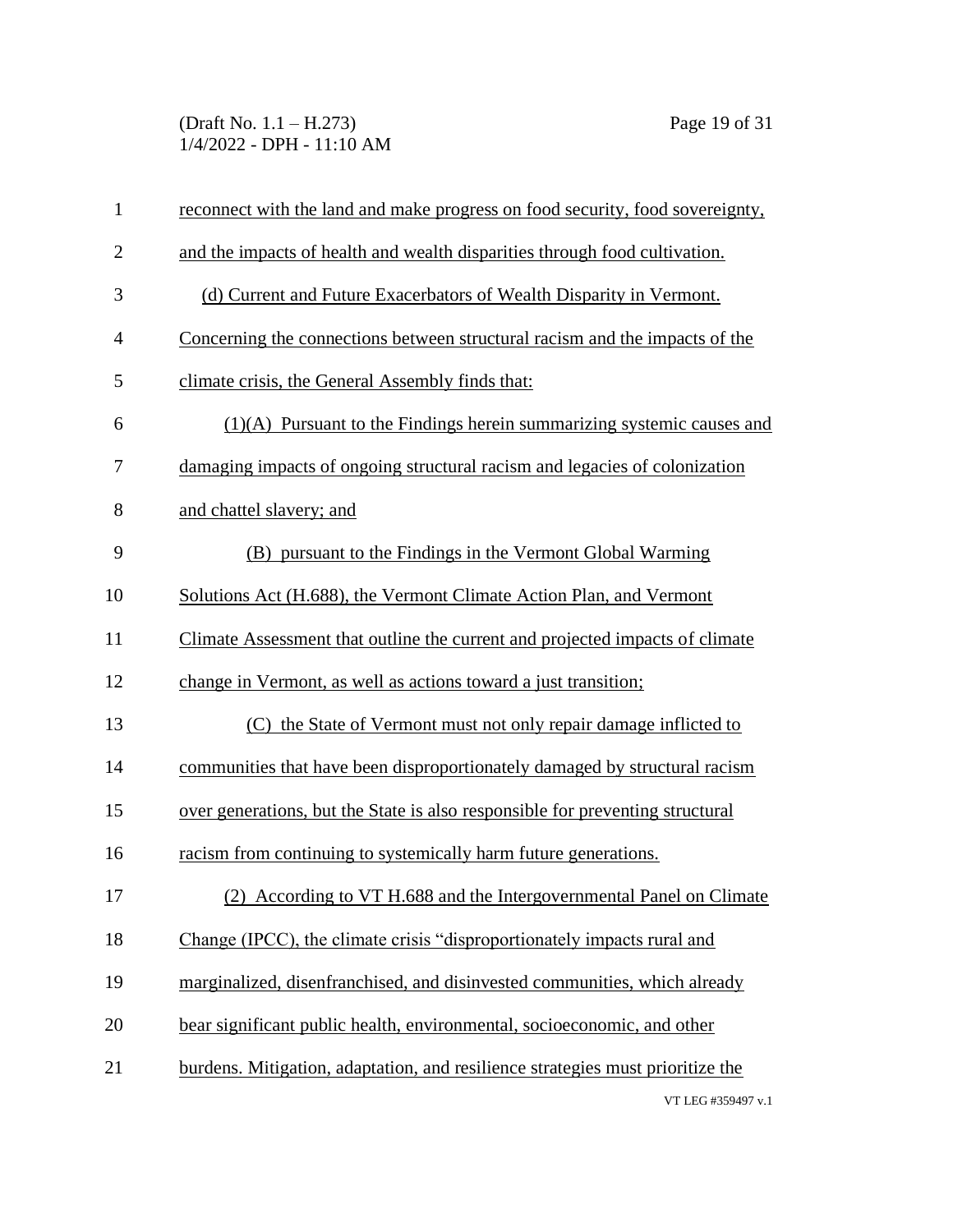(Draft No. 1.1 – H.273) Page 20 of 31 1/4/2022 - DPH - 11:10 AM

| $\mathbf{1}$   | allocation of investment of public resources to these communities and              |
|----------------|------------------------------------------------------------------------------------|
| $\overline{2}$ | minimize, to the greatest extent practicable, potential regressive impacts."       |
| 3              | Historically marginalized communities, such as indigenous communities,             |
| $\overline{4}$ | communities of color, and low-income populations often suffer the gravest          |
| 5              | consequences of climate change, while they are the least responsible for the       |
| 6              | causes of the climate crisis. These communities are also often further             |
| 7              | disadvantaged by responses to climate change that reproduce or exacerbate          |
| 8              | existing inequities, including being the last to receive emergency assistance in   |
| 9              | disasters and rarely being included or considered in the planning processes at     |
| 10             | local, national and international levels. As communities structurally              |
| 11             | marginalized for generations, they have fewer resources to cope with climate       |
| 12             | change, including the ability to move away from highest risk and impacted          |
| 13             | zones where developments for BIPOC communities have been built on land             |
| 14             | with lowest value because of environmental risks, such as flooding, industrial     |
| 15             | air pollution, and contaminated water and land.                                    |
| 16             | (3) While Vermont is home to six of the top ten counties in the country            |
| 17             | that are projected to have fewer risks due to impacts of climate change through    |
| 18             | 2060, this data is no way indicating that Vermont will not be severely impacted    |
| 19             | by the erratic climate conditions, but rather, it points to the need for the State |
| 20             | of Vermont to sufficiently plan for climate migration - of both climate refugees   |
| 21             | displaced permanently from their homes/homelands, as well as climate               |
|                | VT LEG #359497 v.1                                                                 |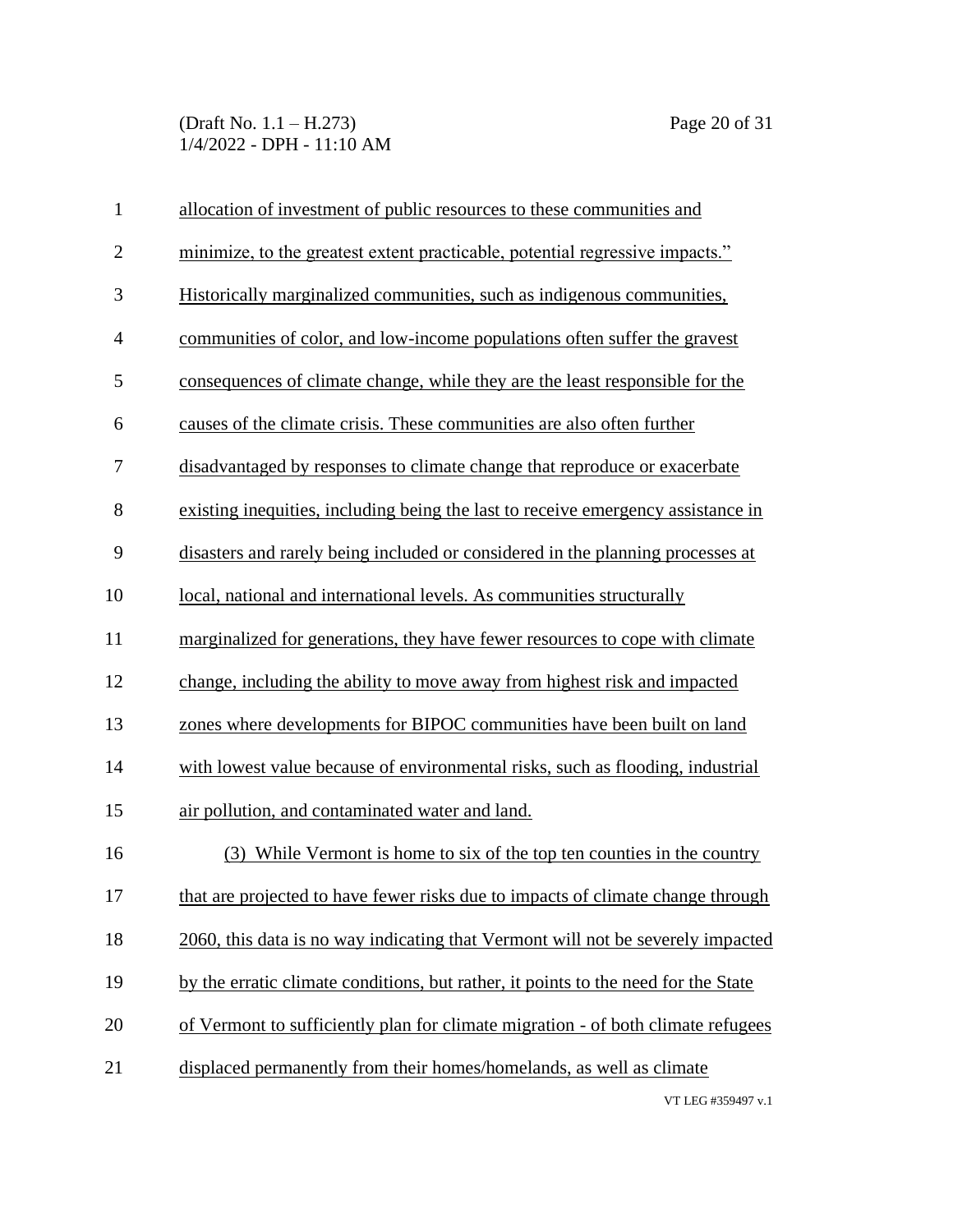(Draft No. 1.1 – H.273) Page 21 of 31 1/4/2022 - DPH - 11:10 AM

| $\mathbf{1}$   | migrants who preemptively choose and have resources to move to a place with    |
|----------------|--------------------------------------------------------------------------------|
| $\overline{2}$ | more stable environmental conditions.                                          |
| 3              | (4) With realities of climate change that disproportionately impact            |
| $\overline{4}$ | BIPOC communities and exacerbate wealth disparities, including the current     |
| 5              | real estate and housing shortage spurred by both climate-related and pandemic- |
| 6              | related migration, the state of Vermont acknowledges that it must proactively  |
| 7              | design mechanisms, such as H.273, that improve accessibility to permanent,     |
| 8              | safe residency and purposefully create space and opportunities for those most  |
| 9              | impacted by structural racism to prevent exacerbated inaccessibility due to    |
| 10             | patterns of land grabs normalized by legacies of colonization throughout U.S.  |
| 11             | history.                                                                       |
| 12             | According to the 2020 ATTOM Data Solutions U.S. Home Equity &<br>(5)           |
| 13             | Underwater report, Vermont has the highest percentage (42.7 percent) of        |
| 14             | equity-rich homes in the nation (17.8 million), which means that the combined  |
| 15             | estimated amount of loans secured by those properties was 50 percent or less   |
| 16             | of their estimated market value. 46 percent of home sellers in Vermont in      |
| 17             | 2020-2021 traded up for newer, bigger, more expensive residences.              |
| 18             | Homeownership is a mechanism for building and maintaining wealth that          |
| 19             | historically has been far less accessible to BIPOC communities due to          |
| 20             | structural racism outlined in these Findings; meanwhile, 96 percent of         |
| 21             | households in Vermont are headed by someone who is racially white alone; 72    |
|                | VT LEG #359497 v.1                                                             |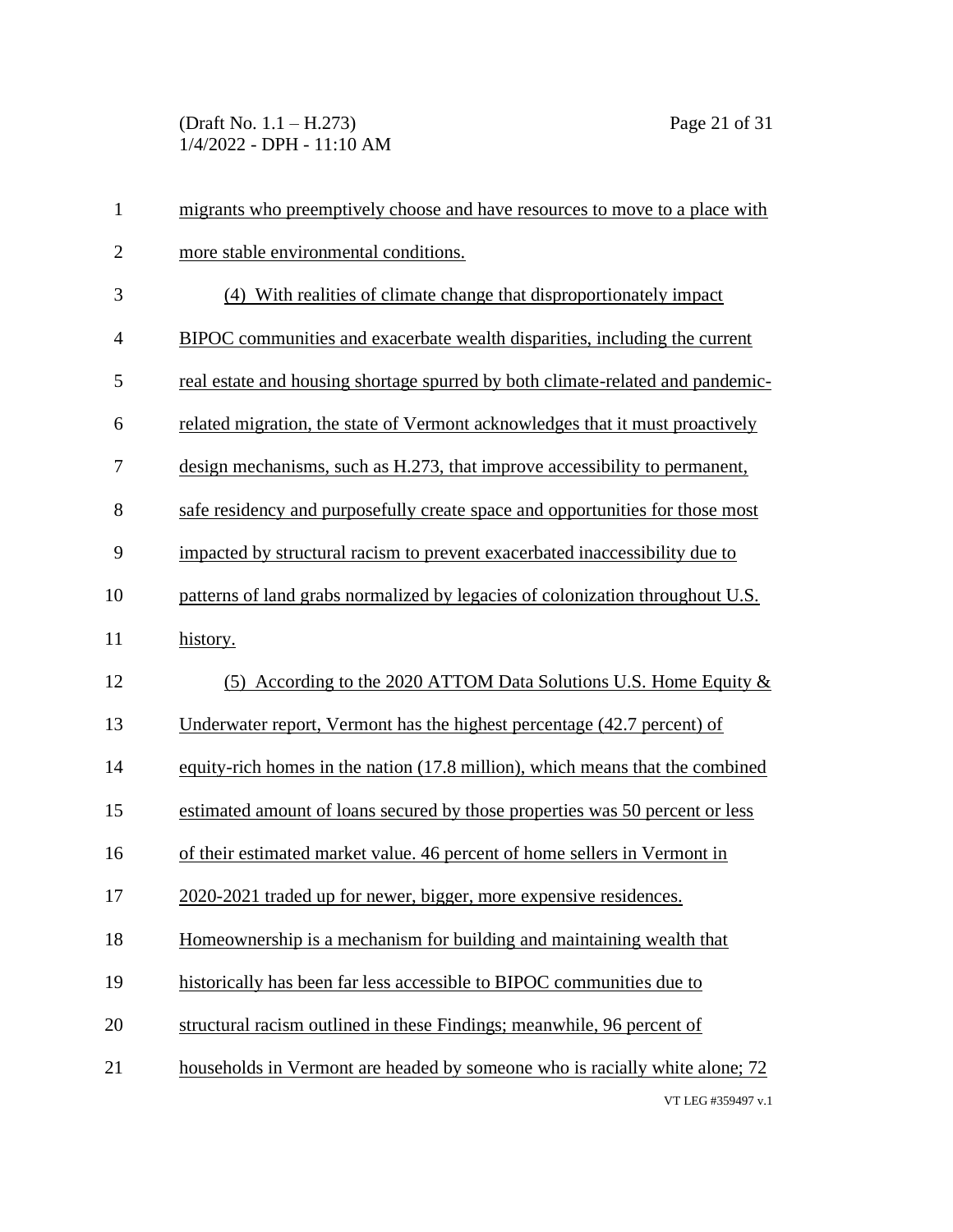(Draft No. 1.1 – H.273) Page 22 of 31 1/4/2022 - DPH - 11:10 AM

| $\mathbf{1}$   | percent of home ownership is white; and the median sales price on a Vermont        |
|----------------|------------------------------------------------------------------------------------|
| $\overline{2}$ | home rose 45 percent between May 2020 and May 2021. In contrast, this was          |
| $\mathfrak{Z}$ | the same time period when nearly half of BIPOC households in the state             |
| $\overline{4}$ | reported food insecurity, a staggering demonstration of wealth disparity.          |
| 5              | (6) Data collected by the state Department of Taxes and analyzed by the            |
| 6              | Vermont Center for Geographic Information, shows that home sales to out-of-        |
| 7              | staters reached their highest level in years with a 38 percent increase in 2020    |
| 8              | that compares to a 3 percent increase in 2019 and no change in 2018. The tax       |
| 9              | department logged 3,795 sales to out-of-state buyers in 2020, compared to          |
| 10             | 2,750 in 2019. Housing inventories are at record lows, and prices continue to      |
| 11             | rise, while Vermont is among the states with the highest percentages of            |
| 12             | second/vacation homes. This indicates that home and land ownership in              |
| 13             | Vermont is becoming less equitable and accessible to BIPOC Vermonters, and         |
| 14             | factors of climate migration will play a significant role in accessibility to land |
| 15             | and homes.                                                                         |
| 16             | With the demographic divisions of land and home ownership in<br>(7)                |
| 17             | Vermont already stark, the State of Vermont seeks to create mechanisms to          |
| 18             | distribute resources for BIPOC land access and opportunities to address current    |
| 19             | wealth disparities and prevent furthering gaps due to impacts of the climate       |
| 20             | crisis. The Vermont Climate Action Plan indicates that cultivating a Just          |
| 21             | Transition immediately is necessary to address a myriad of climate threats and     |
|                | VT LEG #359497 v.1                                                                 |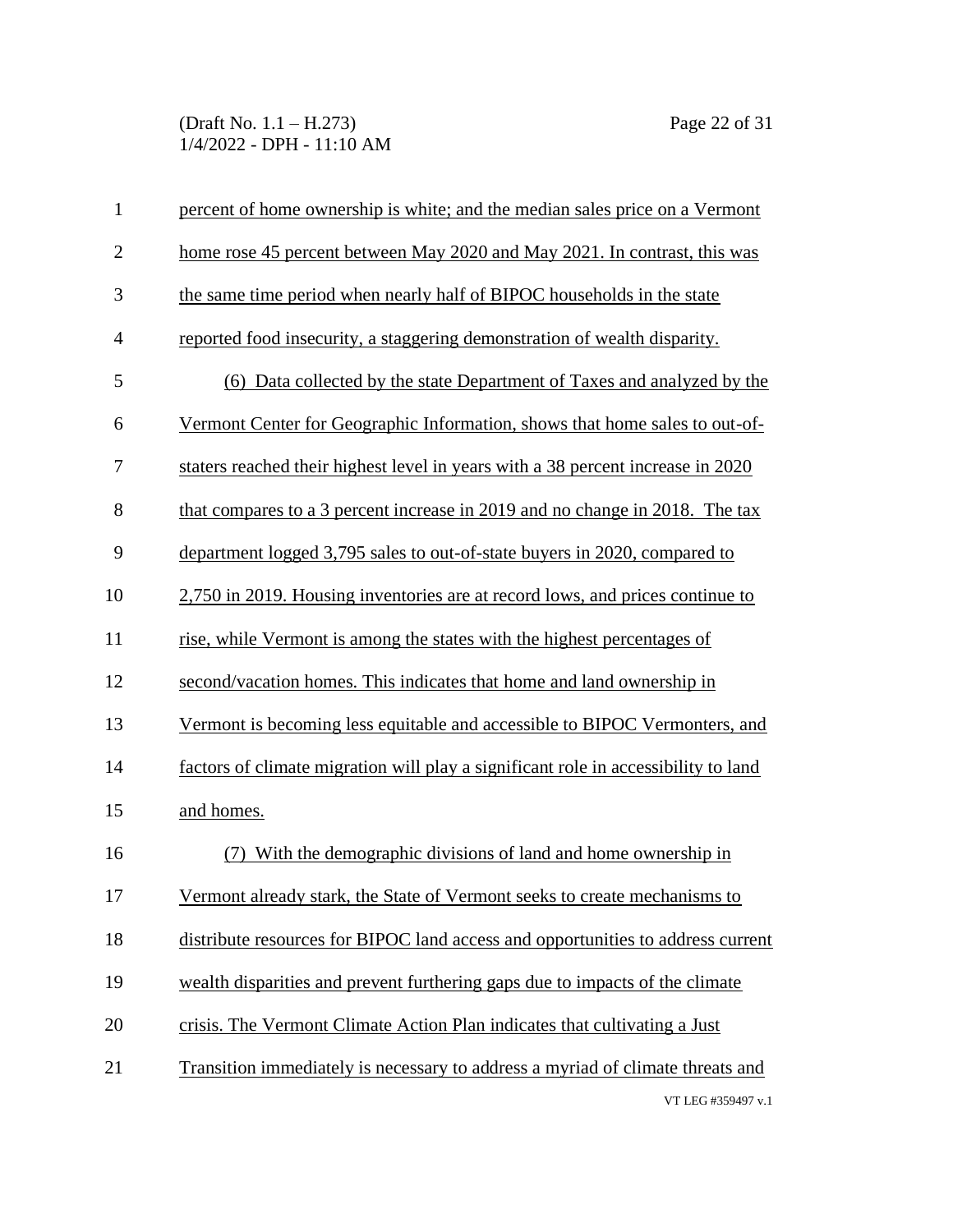(Draft No. 1.1 – H.273) Page 23 of 31 1/4/2022 - DPH - 11:10 AM

| $\mathbf{1}$   | must center equity by responding to calls to action from frontline communities |
|----------------|--------------------------------------------------------------------------------|
| $\mathbf{2}$   | most impacted by climate change globally. As such, H.273 is a BIPOC-led,       |
| 3              | community-oriented process that addresses needs by and for BIPOC               |
| $\overline{4}$ | communities.                                                                   |
| 5              | (8) Pursuant to the Findings in this act, and in the State of Vermont, the     |
| 6              | General Assembly finds that it is a need and a priority to increase access to  |
| 7              | land and secure housing for marginalized communities who have borne the        |
| 8              | brunt of structural racism to begin to repair generational damages and wealth  |
| 9              | disparity caused by inequitable legal structures in the past and present. The  |
| 10             | State of Vermont also recognizes the need to prevent such damages and          |
| 11             | deepening inequity exacerbated by a range of impacts of the climate crisis.    |
| 12             | Sec. 3. PURPOSE                                                                |
| 13             | The purpose of this act is to invest in individual and collective land access  |
| 14             | and property ownership as a way to move towards greater racial and social      |
| 15             | equity in wealth distribution.                                                 |
| 16             | Sec. 4. 10 V.S.A. § 12 is added to read:                                       |
| 17             | § 12. VERMONT LAND ACCESS AND OPPORTUNITY FUND                                 |
| 18             | (a) There is created a special fund in the State Treasury named the            |
| 19             | "Vermont Land Access and Opportunity Fund."                                    |
| 20             | (b) Notwithstanding any contrary provisions of 32 V.S.A. chapter 7,            |
| 21             | subchapter 5:                                                                  |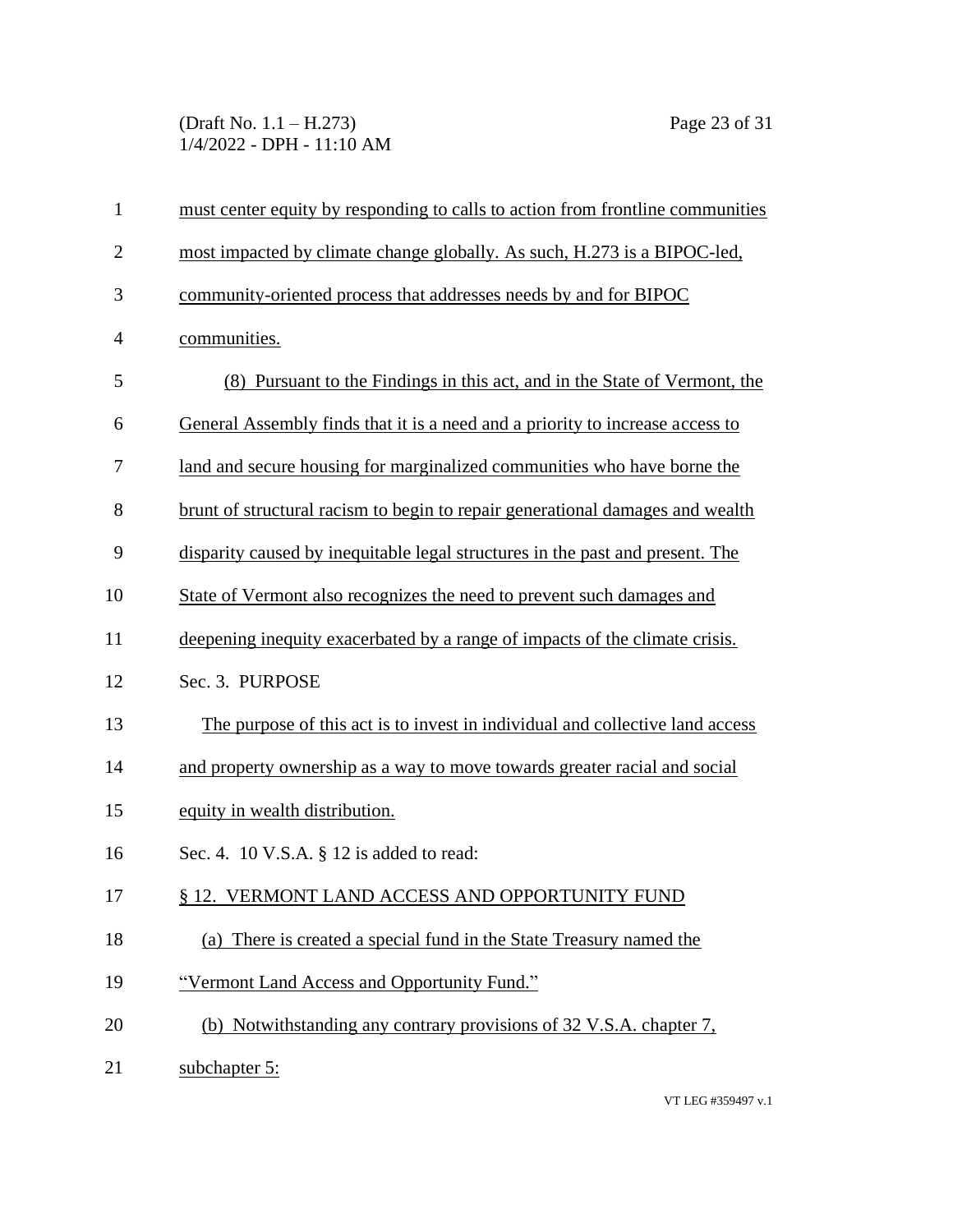(Draft No. 1.1 – H.273) Page 24 of 31 1/4/2022 - DPH - 11:10 AM

| $\mathbf{1}$   | (1) The Vermont Land Access and Opportunity Board, created in               |
|----------------|-----------------------------------------------------------------------------|
| $\overline{c}$ | section 13 of this title, shall administer the Fund.                        |
| 3              | (2) The Fund shall comprise monies appropriated to it by the General        |
| 4              | Assembly and other public or private monies the Board accepts.              |
| 5              | (3) Unexpended balances and any earnings shall remain in the Fund           |
| 6              | from year to year.                                                          |
| 7              | (4) The Board shall expend monies from the Fund consistent with the         |
| 8              | powers and duties specified in section 13 of this title.                    |
| 9              | Sec. 5. 10 V.S.A. § 13 is added to read:                                    |
| 10             | § 13. VERMONT LAND ACCESS AND OPPORTUNITY BOARD                             |
| 11             | (a) Creation. There is created the Vermont Land Access and Opportunity      |
| 12             | Board, which for administrative purposes shall be attached to the Agency of |
| 13             | Commerce and Community Development.                                         |
| 14             | (b) Organization of Board. The Board shall be composed of:                  |
| 15             | (1) the Executive Director of Racial Equity or designee;                    |
| 16             | five members appointed by the Vermont Commission on Native<br>(2)           |
| 17             | American Affairs, at least two of whom are Abenaki;                         |
| 18             | (3) two members appointed by the Vermont NAACP;                             |
| 19             | (4) a member appointed by the Vermont Racial Justice Alliance;              |
| 20             | (5) three members appointed by the Vermont Releaf Collective, at least      |
| 21             | one of whom is a farmer;                                                    |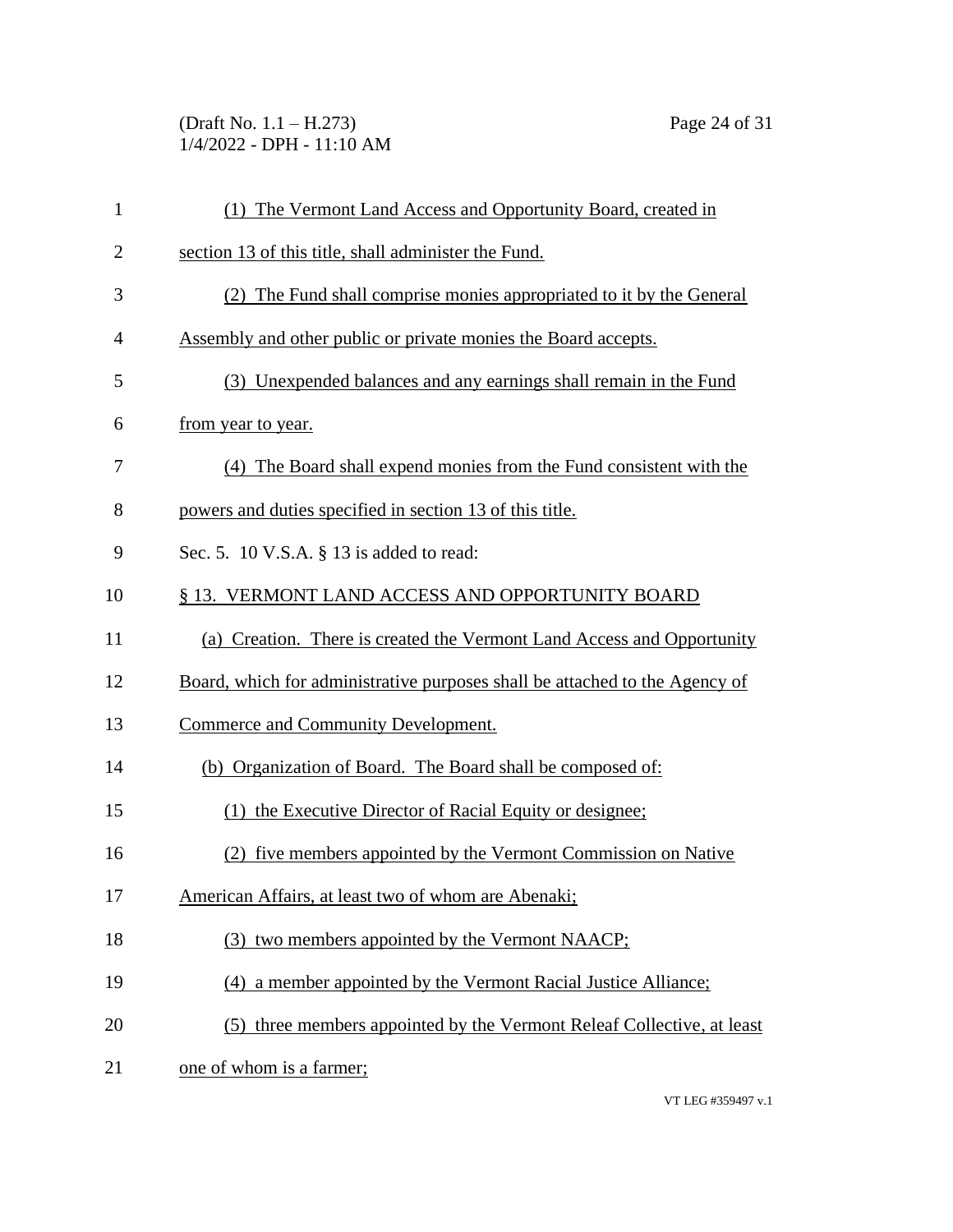(Draft No. 1.1 – H.273) Page 25 of 31 1/4/2022 - DPH - 11:10 AM

| $\mathbf{1}$   | (6) two members appointed by the Vermont Every Town project, at least        |  |  |  |
|----------------|------------------------------------------------------------------------------|--|--|--|
| $\overline{2}$ | one of whom is a farmer;                                                     |  |  |  |
| 3              | (7) a member with financial expertise appointed by the Secretary of          |  |  |  |
| 4              | Commerce and Community Development;                                          |  |  |  |
| 5              | (8) a member with real estate expertise appointed by the Commissioner        |  |  |  |
| 6              | of Housing and Community Development;                                        |  |  |  |
| 7              | (9) a farmer appointed by the Secretary of Agriculture, Food and             |  |  |  |
| 8              | Markets;                                                                     |  |  |  |
| 9              | (10) a social worker with expertise in anti-racism appointed by the          |  |  |  |
| 10             | National Association of Social Workers, Vermont Chapter;                     |  |  |  |
| 11             | (11) a licensed marriage and family therapist (LMFT) with expertise in anti- |  |  |  |
| 12             | racism appointed by the American Association of Marriage and Family          |  |  |  |
| 13             | <b>Therapy Vermont Chapter;</b>                                              |  |  |  |
| 14             | (12) two members appointed by the Pride Center of Vermont who are            |  |  |  |
| 15             | LGBTQ;                                                                       |  |  |  |
| 16             | (13) one member appointed by Migrant Justice who will represent migrant      |  |  |  |
| 17             | farmworker populations;                                                      |  |  |  |
| 18             | (14) one member appointed by the U.S. Committee for Refugees and             |  |  |  |
| 19             | Immigrants who belongs to refugee or immigrant communities and/or who has    |  |  |  |
| 20             | expertise in representing these populations;                                 |  |  |  |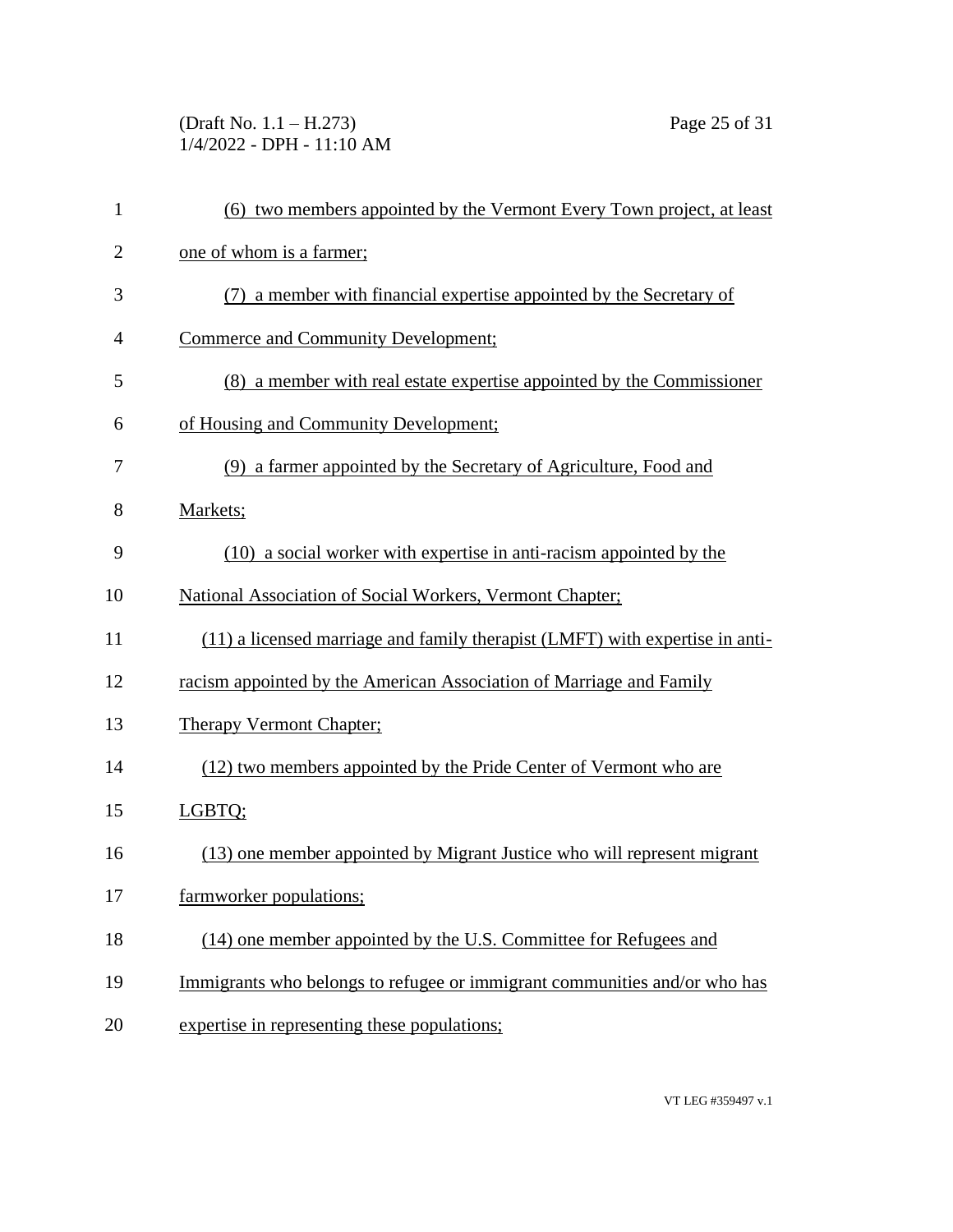(Draft No. 1.1 – H.273) Page 26 of 31 1/4/2022 - DPH - 11:10 AM

| $\mathbf{1}$   | (15) one member appointed by Vermont Developmental Disabilities               |  |  |
|----------------|-------------------------------------------------------------------------------|--|--|
| $\overline{2}$ | Council with lived experience;                                                |  |  |
| 3              | (16) one member appointed by Vermont Psychiatric Survivors with lived         |  |  |
| $\overline{4}$ | experience, and;                                                              |  |  |
| 5              | (17) any other members at large that the Advisory Commission deems            |  |  |
| 6              | necessary to appoint to carry out the functions of this section, including    |  |  |
| $\overline{7}$ | ensuring equitable representation and a balance between impacted              |  |  |
| 8              | communities, based on a majority vote of the members.                         |  |  |
| 9              | (c) Member terms; priority; composition.                                      |  |  |
| 10             | (1) A member of the Board shall serve a term of three years or until the      |  |  |
| 11             | member's earlier resignation or removal.                                      |  |  |
| 12             | (2) An appointing authority shall fill a vacant seat pursuant to subsection   |  |  |
| 13             | (b) of this section.                                                          |  |  |
| 14             | (3) When selecting members of the Board, appointing authorities shall         |  |  |
| 15             | give priority to, and shall seek to appoint a balanced mix of, Vermonters who |  |  |
| 16             | have historically suffered from discrimination and who have not had equal     |  |  |
| 17             | access to public or private economic benefits due to race, ethnicity, sex,    |  |  |
| 18             | geography, language preference, immigrant or citizen status, sexual           |  |  |
| 19             | orientation, gender identity, socioeconomic status, or disability status.     |  |  |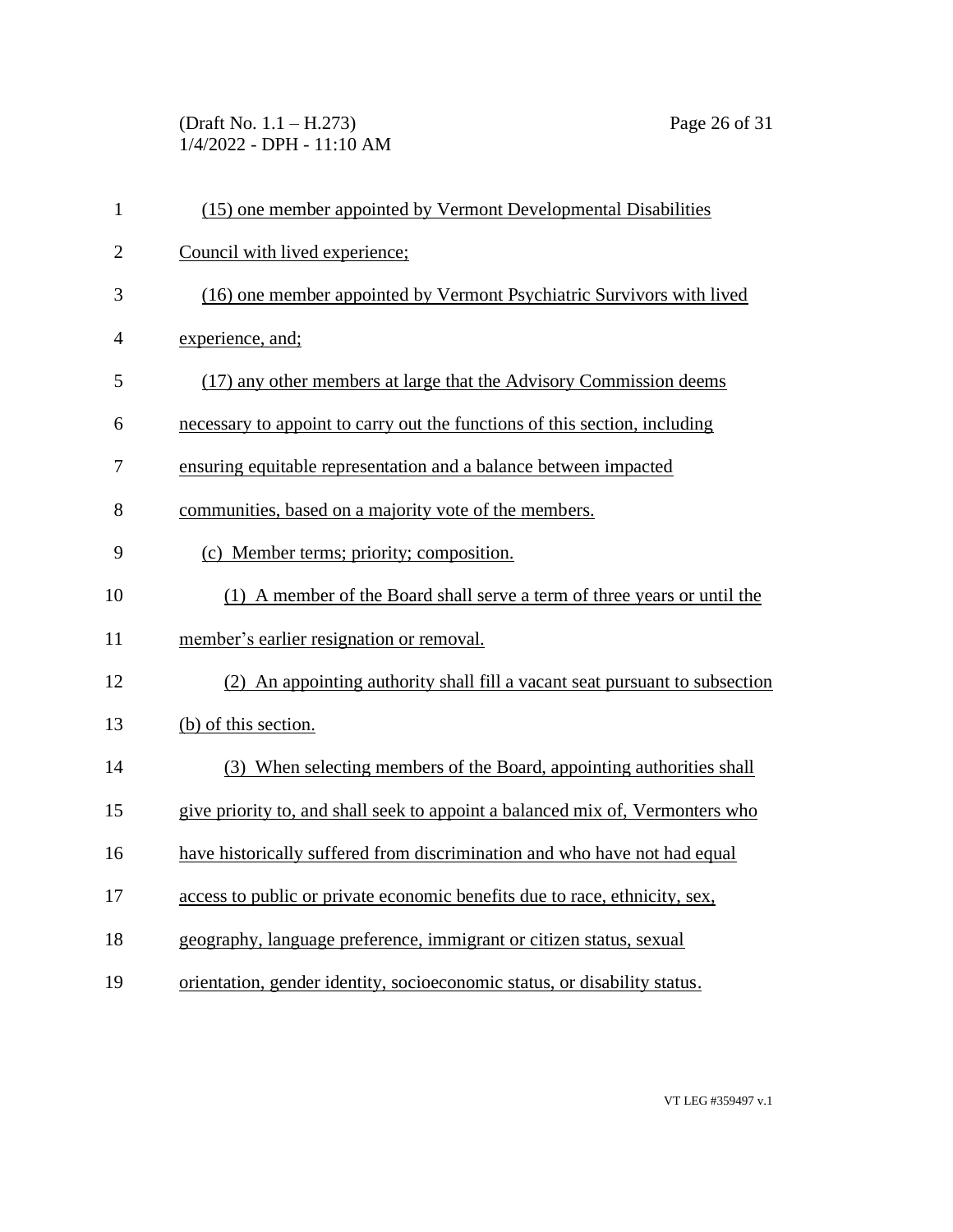(Draft No. 1.1 – H.273) Page 27 of 31 1/4/2022 - DPH - 11:10 AM

| $\mathbf{1}$   | (d) Officers; committees; advisors. The Board may elect officers, establish    |  |  |
|----------------|--------------------------------------------------------------------------------|--|--|
| $\mathbf{2}$   | one or more committees or subcommittees, and adopt procedural rules as it      |  |  |
| 3              | determines are necessary and appropriate to perform its work.                  |  |  |
| $\overline{4}$ | (e) Quorum; meetings; voting.                                                  |  |  |
| 5              | (1) A majority of the sitting members constitutes a quorum.                    |  |  |
| 6              | (2) The Board may take action by a majority of the members present and         |  |  |
| 7              | voting at any regular or special meeting at which a quorum is present.         |  |  |
| 8              | (3) The Board may permit any or all directors to participate in a regular      |  |  |
| 9              | or special meeting by, or conduct the meeting through the use of, any means of |  |  |
| 10             | communication, including an electronic, telecommunications, and video- or      |  |  |
| 11             | audio-conferencing conference telephone call, by which all members             |  |  |
| 12             | participating may simultaneously or sequentially communicate with each other   |  |  |
| 13             | during the meeting. A member participating in a meeting by this means is       |  |  |
| 14             | deemed to be present in person at the meeting.                                 |  |  |
| 15             | (f) Compensation. Private sector members shall be entitled to per diem         |  |  |
| 16             | compensation authorized under 32 V.S.A. § 1010(b) for each day spent in the    |  |  |
| 17             | performance of their duties, and each member shall be reimbursed from the      |  |  |
| 18             | Fund for his or her actual and necessary expenses incurred in carrying out his |  |  |
| 19             | or her duties.                                                                 |  |  |
| 20             | (g) Powers and Duties. The Board shall have the authority and duty to          |  |  |
| 21             | promote racial and social equity in property ownership for Vermonters who      |  |  |
|                | VT LEG #359497 v.1                                                             |  |  |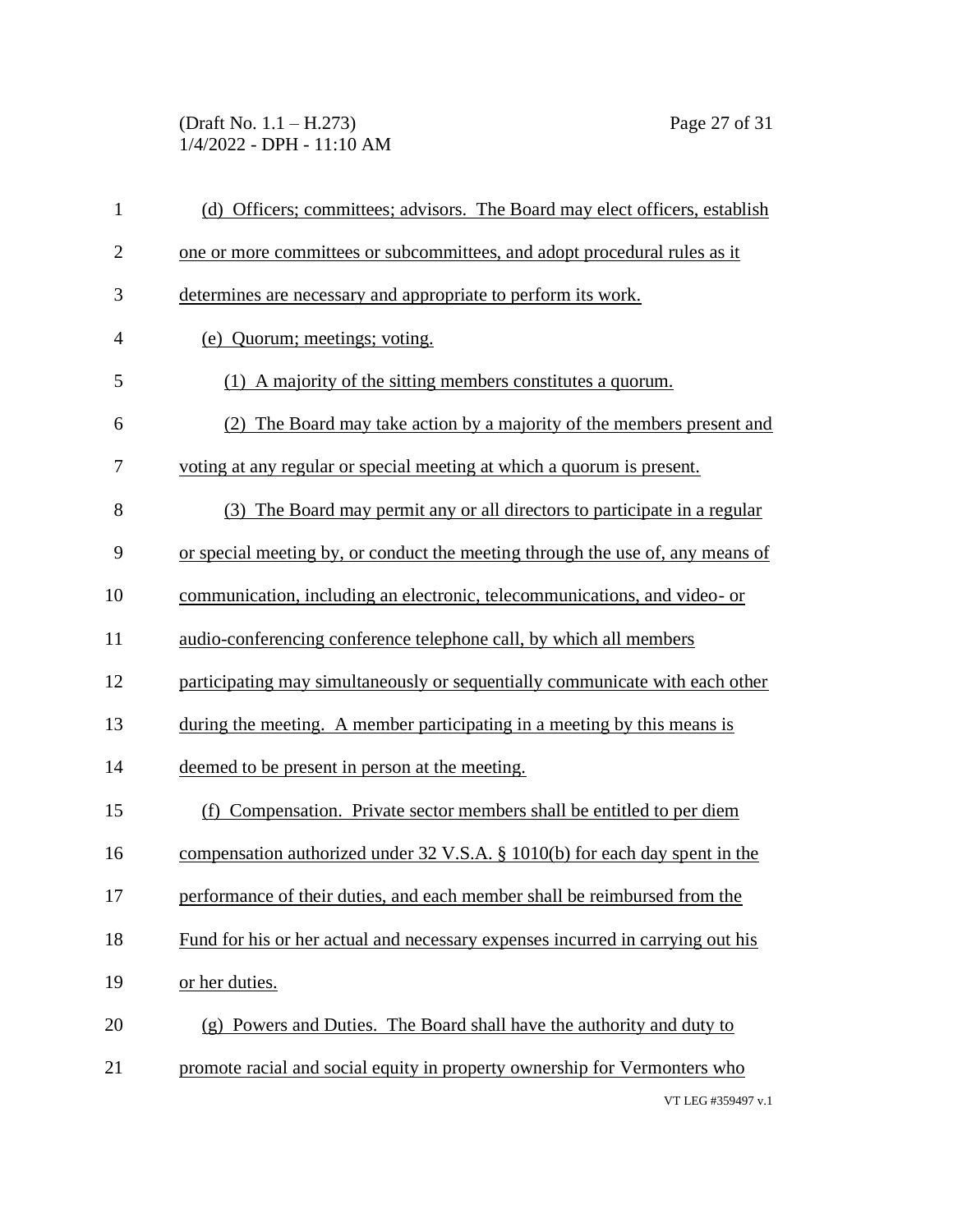(Draft No. 1.1 – H.273) Page 28 of 31 1/4/2022 - DPH - 11:10 AM

| $\mathbf{1}$ | have historically suffered from discrimination and who have not had equal       |  |  |  |
|--------------|---------------------------------------------------------------------------------|--|--|--|
| $\mathbf{2}$ | access to public or private economic benefits due to race, ethnicity, sex,      |  |  |  |
| 3            | geography, language preference, immigrant or citizen status, sexual             |  |  |  |
| 4            | orientation, gender identity, socioeconomic status, or disability status, as    |  |  |  |
| 5            | follows:                                                                        |  |  |  |
| 6            | The Board shall award grants for the purchase of a primary<br>(1)               |  |  |  |
| 7            | residence.                                                                      |  |  |  |
| 8            | (2) The Board shall award grants for the purchase of a farm property or         |  |  |  |
| 9            | land deemed suitable for regenerative practices.                                |  |  |  |
| 10           | The Board shall award grants for land access and stewardship<br>(3)             |  |  |  |
| 11           | programs.                                                                       |  |  |  |
| 12           | (4) The Board shall award funding to new and existing financial                 |  |  |  |
| 13           | education, wealth management, and regenerative natural resource programs led    |  |  |  |
| 14           | by and focused on Vermonters who have historically suffered from                |  |  |  |
| 15           | discrimination and who have not had equal access to public or private           |  |  |  |
| 16           | economic benefits due to race, ethnicity, sex, geography, language preference,  |  |  |  |
| 17           | immigrant or citizen status, sexual orientation, gender identity, socioeconomic |  |  |  |
| 18           | status, or disability status.                                                   |  |  |  |
| 19           | The Board shall:<br>(5)                                                         |  |  |  |
| 20           | (A) retain wealth, financial, and natural resource advisors who are             |  |  |  |
| 21           | Vermonters who have historically suffered from discrimination and who have      |  |  |  |
|              | VT LEG #359497 v.1                                                              |  |  |  |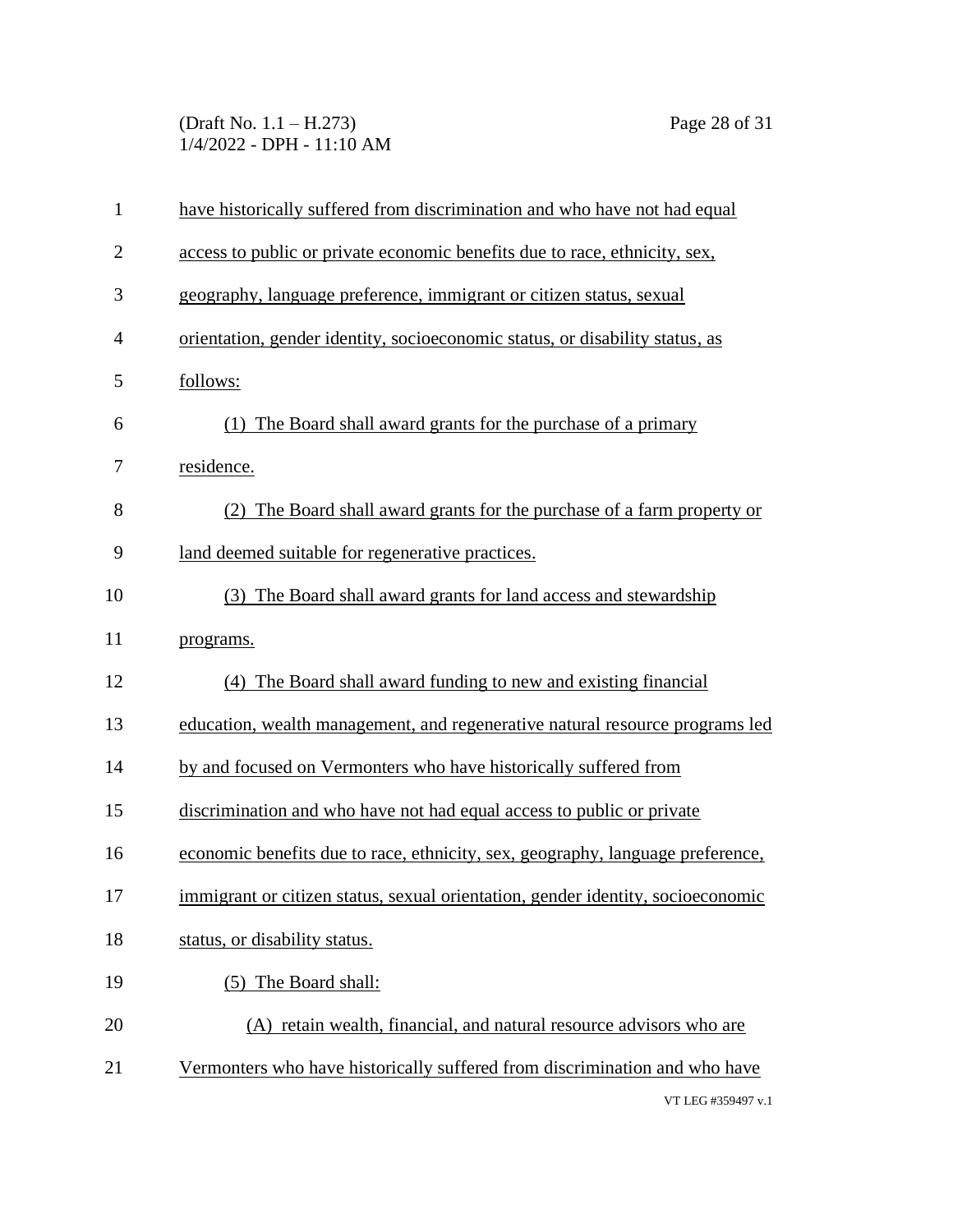(Draft No. 1.1 – H.273) Page 29 of 31 1/4/2022 - DPH - 11:10 AM

| $\mathbf{1}$   | not had equal access to public or private economic benefits due to race,            |  |  |  |
|----------------|-------------------------------------------------------------------------------------|--|--|--|
| $\overline{2}$ | ethnicity, sex, geography, language preference, immigrant or citizen status,        |  |  |  |
| 3              | sexual orientation, gender identity, socioeconomic status, or disability status;    |  |  |  |
| $\overline{4}$ | and                                                                                 |  |  |  |
| 5              | (B) use the services of those advisors to provide and create education,             |  |  |  |
| 6              | wealth management, and regenerative natural resources services to grant             |  |  |  |
| 7              | recipients.                                                                         |  |  |  |
| 8              | (6) The Board shall award grants to anti-racist mutual aid networks that            |  |  |  |
| 9              | support recipients of grants awarded pursuant to subdivisions $(1)$ – $(2)$ of this |  |  |  |
| 10             | subsection.                                                                         |  |  |  |
| 11             | The Board shall award grants to groups proposing to share land, to                  |  |  |  |
| 12             | create commons, and for collective ownership.                                       |  |  |  |
| 13             | (8) The Board shall grant funds to the Every Town Project to purchase               |  |  |  |
| 14             | and hold land in trust in every municipality in Vermont in order to promote         |  |  |  |
| 15             | land access and stewardship by Vermonters who have historically suffered            |  |  |  |
| 16             | from discrimination and who have not had equal access to public or private          |  |  |  |
| 17             | economic benefits due to race, ethnicity, sex, geography, language preference,      |  |  |  |
| 18             | immigrant or citizen status, sexual orientation, gender identity, socioeconomic     |  |  |  |
| 19             | status, or disability status.                                                       |  |  |  |
| 20             | (9) The Board shall work with the Vermont Housing Finance Agency to                 |  |  |  |
| 21             | explore ways to apply grants to mortgage subsidies and explore ways to              |  |  |  |
|                | VT LEG #359497 v.1                                                                  |  |  |  |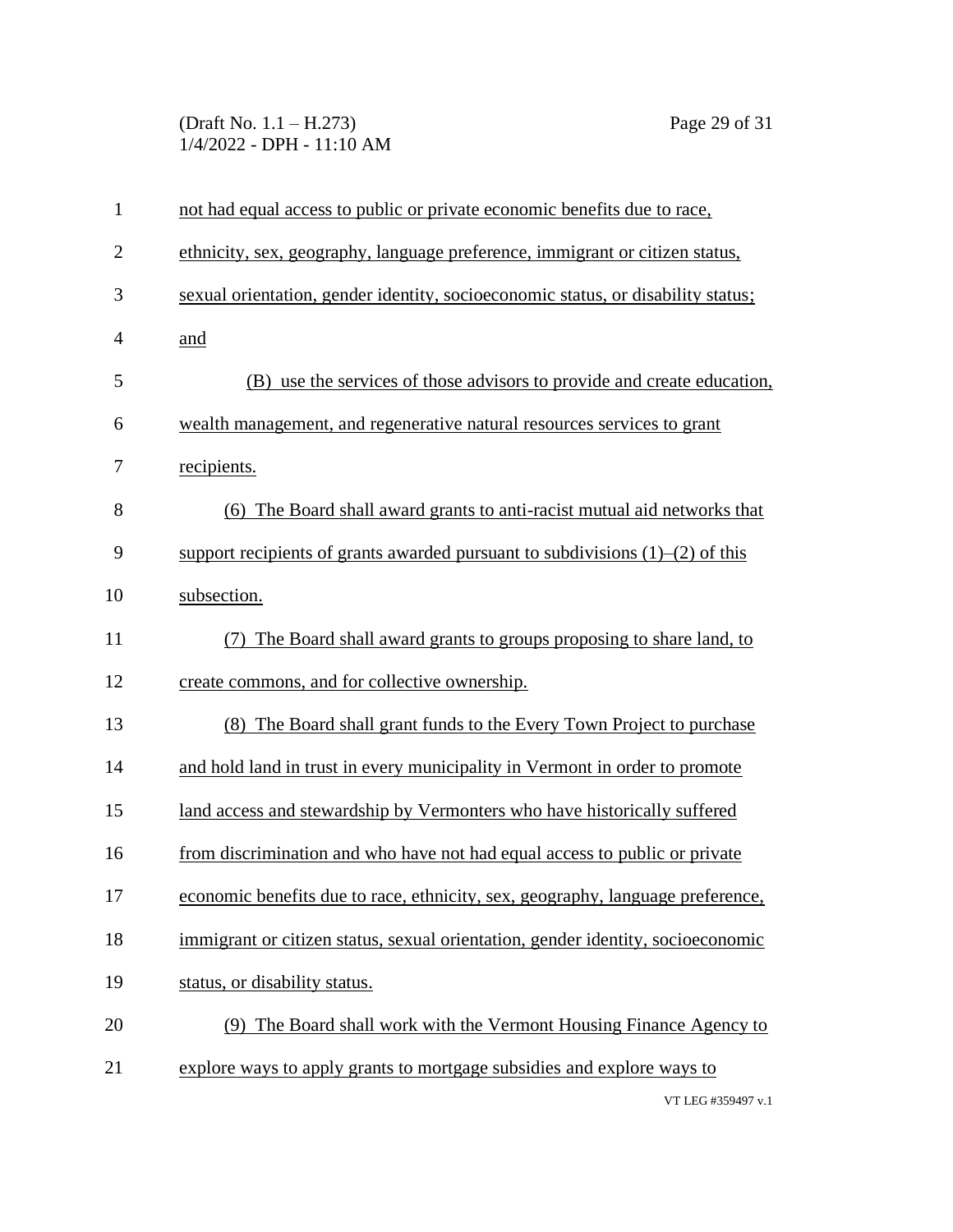(Draft No. 1.1 – H.273) Page 30 of 31 1/4/2022 - DPH - 11:10 AM

| $\mathbf{1}$   | overcome the barriers to obtaining a mortgage, including debt-to-income         |
|----------------|---------------------------------------------------------------------------------|
| $\mathbf{2}$   | ratios, redlining, and the impact of algorithmic systems of decision making.    |
| 3              | (10) The Board shall work with the Vermont Department of Taxes to               |
| $\overline{4}$ | explore ways to provide tax breaks to properties attached to the grants.        |
| 5              | (h) Eligibility.                                                                |
| 6              | The Board shall have the authority to adopt rules concerning<br>(1)             |
| 7              | eligibility criteria for recipients and rules for the use of grant funds, which |
| 8              | shall include income guidelines, limits on the amount of grants, and rules      |
| 9              | governing the transfer of grant-funded properties, generational poverty,        |
| 10             | inheritance, and impact of any other assistance already received.               |
| 11             | The Board shall allocate grants to achieve a balanced, healthy mix of<br>(2)    |
| 12             | private ownership and collective ownership.                                     |
| 13             | Sec. 6. APPROPRIATIONS                                                          |
| 14             | In fiscal year 2023, the amount of $$10,000,000.00$ is appropriated from the    |
| 15             | General Fund to the Vermont Land Access and Opportunity Fund created in         |
| 16             | 10 V.S.A. § 12 for grants and other expenditures approved by the Vermont        |
| 17             | Land Access and Opportunity Board.                                              |
| 18             | Sec. 7. EFFECTIVE DATE                                                          |
| 19             | This act shall take effect on July 1, 2022.                                     |
| 20             |                                                                                 |
|                |                                                                                 |

21